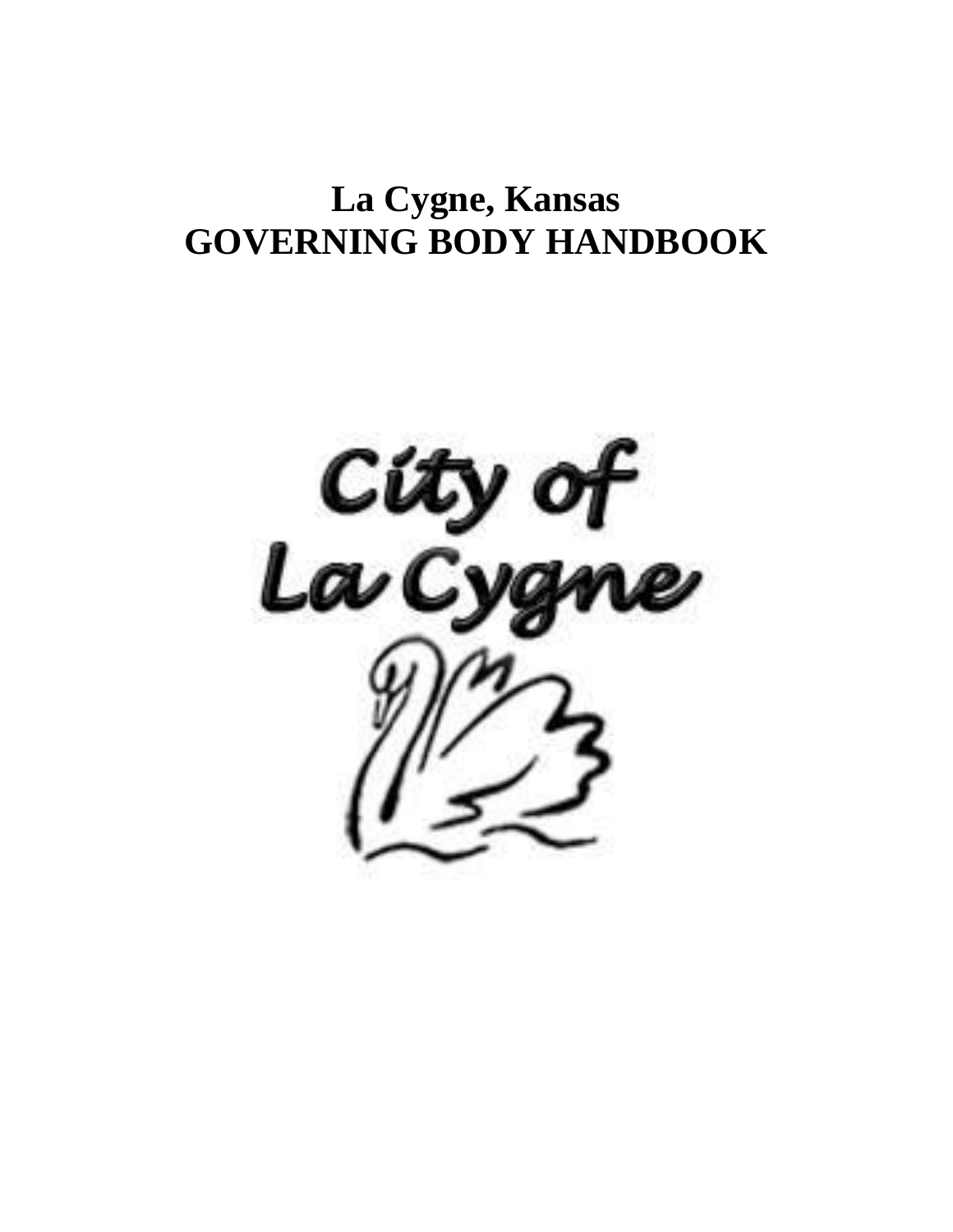# **POLICY #32 GOVERNING BODY HANDBOOK**

## **Table of Contents**

| Chapter 1: |     |
|------------|-----|
| Chapter 2: |     |
| Chapter 3: |     |
| Chapter 4: |     |
| Chapter 5: |     |
| Chapter 6: |     |
| Chapter 7: |     |
| Chapter 8: |     |
|            |     |
|            |     |
|            | .24 |
|            |     |
|            |     |
|            |     |

\_\_\_\_\_\_\_\_\_\_\_\_\_\_\_\_\_\_\_\_\_\_\_\_\_\_\_\_\_\_\_\_\_\_\_\_\_\_\_\_\_\_\_\_\_\_\_\_\_\_\_\_\_\_\_\_\_\_\_\_\_\_\_\_\_\_\_\_

## Appendices

| Definitions<br>A: |
|-------------------|
|-------------------|

B: Acronyms

C: Advisory Boards and Commissions

## **Adopted by the Governing Body on September 1, 2021**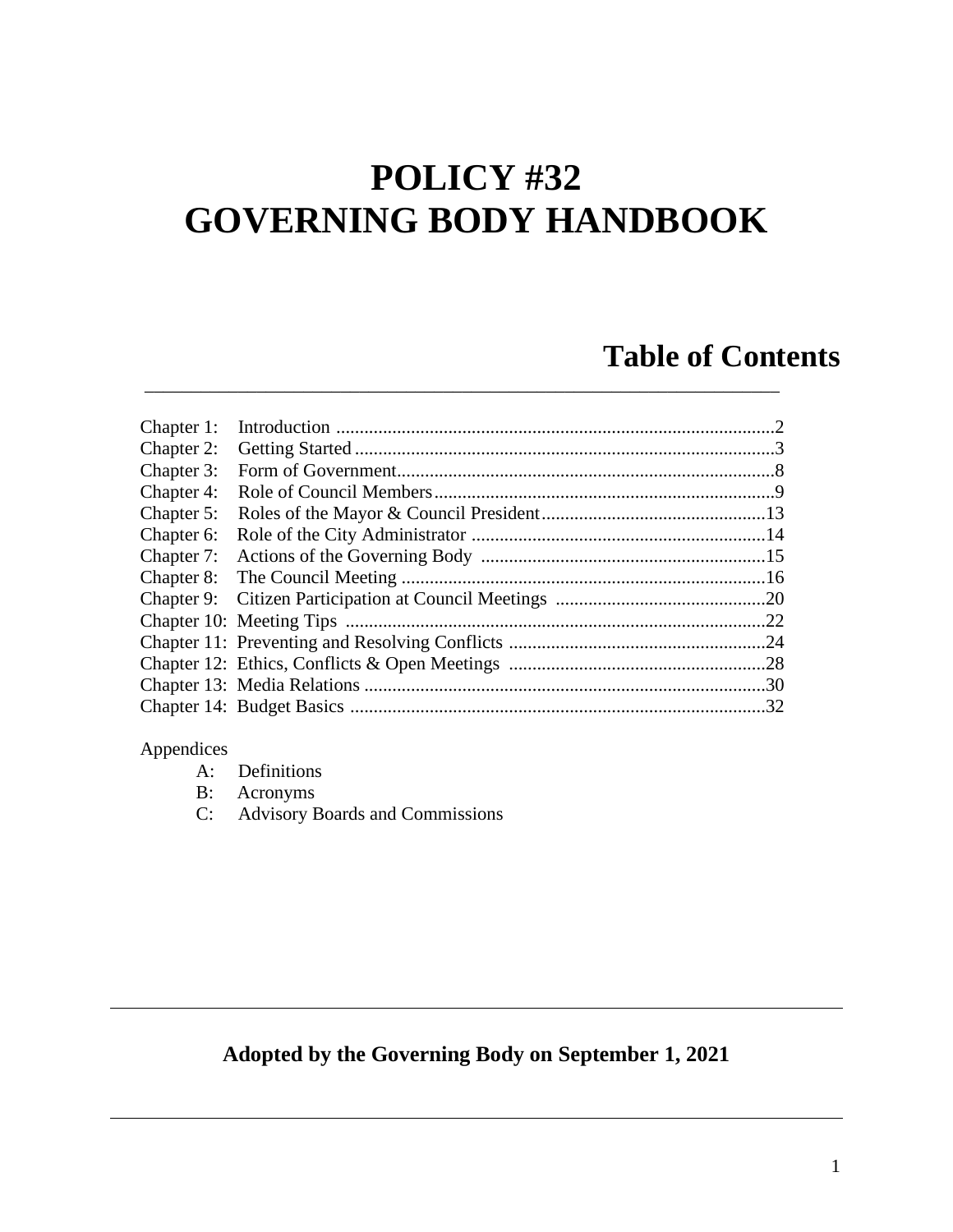This manual is designed for the Governing Body and is particularly helpful for newly-elected or appointed Council members. It contains information about the structure of our city government and the role of the elected officials in that structure. The primary focus centers on the Council meeting, which is where the formal role of the Council member is exercised. Use this manual to learn how to perform your role as a member of the City's Governing Body.

This manual is to be used along with the *Governing Body Handbook*, published by the League of Kansas Municipalities. General information regarding Kansas Law and other topics is contained in the League publication, although because the League serves more than 600-member cities having several different forms of governance, the La Cygne-specific document is most helpful to La Cygne officials. If your questions cannot be found in this publication, contact the City Clerk who will get your question answered.

Being an effective leader and member of a group of elected officials is not something which magically happens just because you are elected or appointed to office. Leadership and team skills must be learned. You will need to listen to the residents of the City and then work effectively with the rest of the Governing Body to achieve the goals for the entire City.

Good Luck!

**Remember – when you have a particular problem, chances are somebody else has already dealt with the issue.**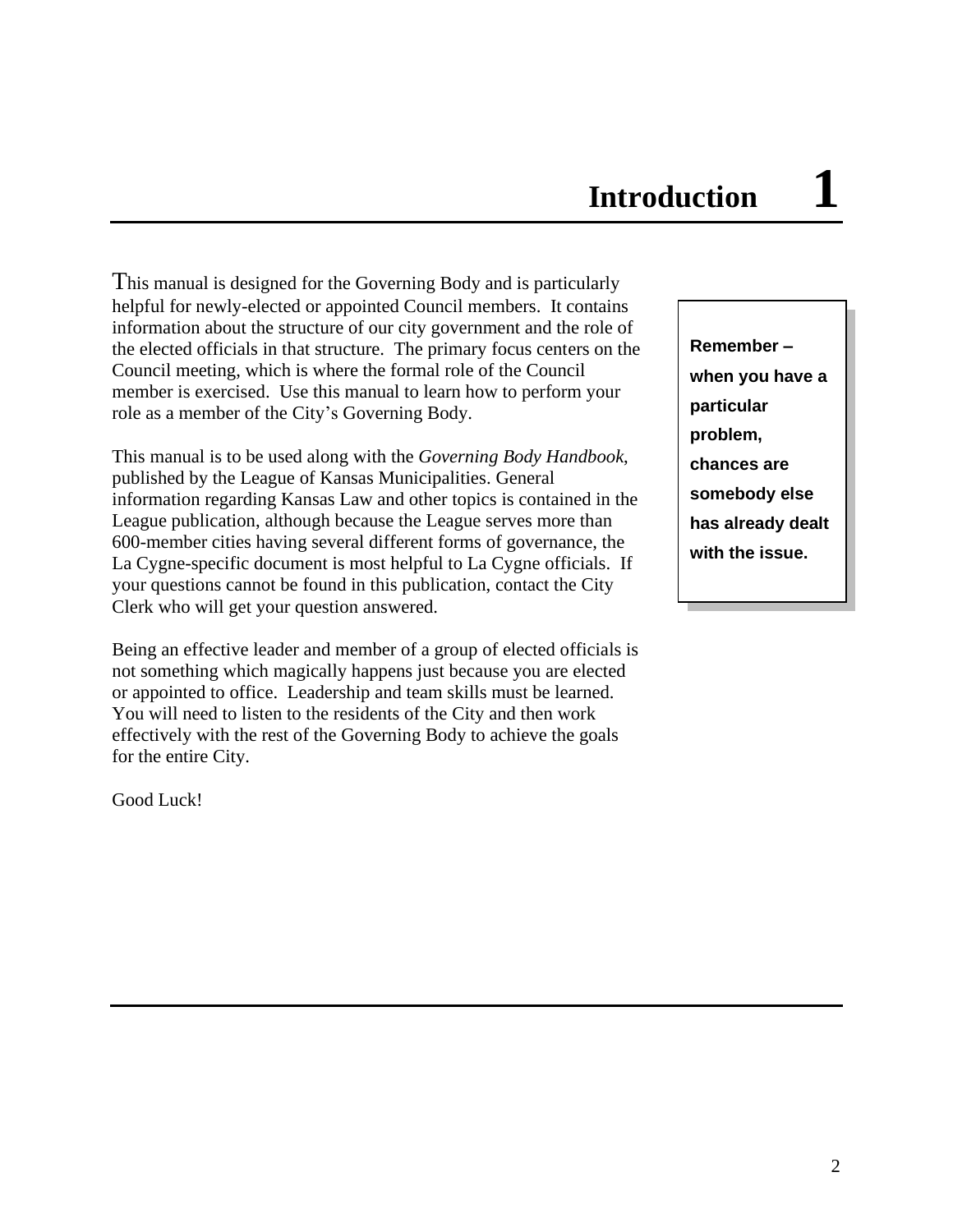## **So Now You're a Council Member**

By their action at the polls, the people of your community have given you a vote of confidence and expressed faith in your ability to act in their best interest. As a newly elected or appointed member of the City Council, you have a lot to learn about providing leadership and governing. But don't take yourself or the business of government so seriously that you don't enjoy it. It can and should be a fun as well as rewarding experience.

## **Your First Days on the Job**

In January, newly elected officials are sworn in following the general election in November and receipt by the City Clerk of the Certificate of Canvass from the Linn County Clerk.

New Council members may be overwhelmed at first by all they need to learn, and the amount of time involved. Others are surprised to discover there are limits on their role in making decisions and setting policy. What is clear, however, is that it is a very big job.

## **Getting Oriented**

First thing to do is attend the orientation sessions provided by City staff. During the sessions, City Clerk and Department Supervisors will brief you on core services and current projects. It is a broad overview of the functions of the city. Tours of key City facilities and services are also provided. Take this opportunity to learn all you can about the city organization, its history, operations and financing. Take time to visit with the Mayor and other Council members to gain an insight into their perspectives and experience.

## **Review Key Documents**

You will receive information at orientation sessions that you can read later and use as reference during your time on the Council. You will also receive the City Codes Book and a Government handbook which will help you do your job. At the end of your term, these will need to be turned back in, so they can be provided to your replacement. Don't be afraid to ask questions; you are not expected to know all the answers immediately. Find out about anything you need to know for a better understanding of City operations and issues facing the community. The information will come fast and furious, so don't worry about going back and getting items clarified or getting a more in-depth explanation until later.

## **Keeping Some Perspective**

#### **▪ Pace yourself**.

Recognize that life – and the City – is dependent on a lot of things over which we have little control. Set some priorities, recognize the need to spend time with your family, and don't burn yourself out.

#### **▪ Develop a thick skin**.

Remember that they don't dislike you, they just may not like your ideas.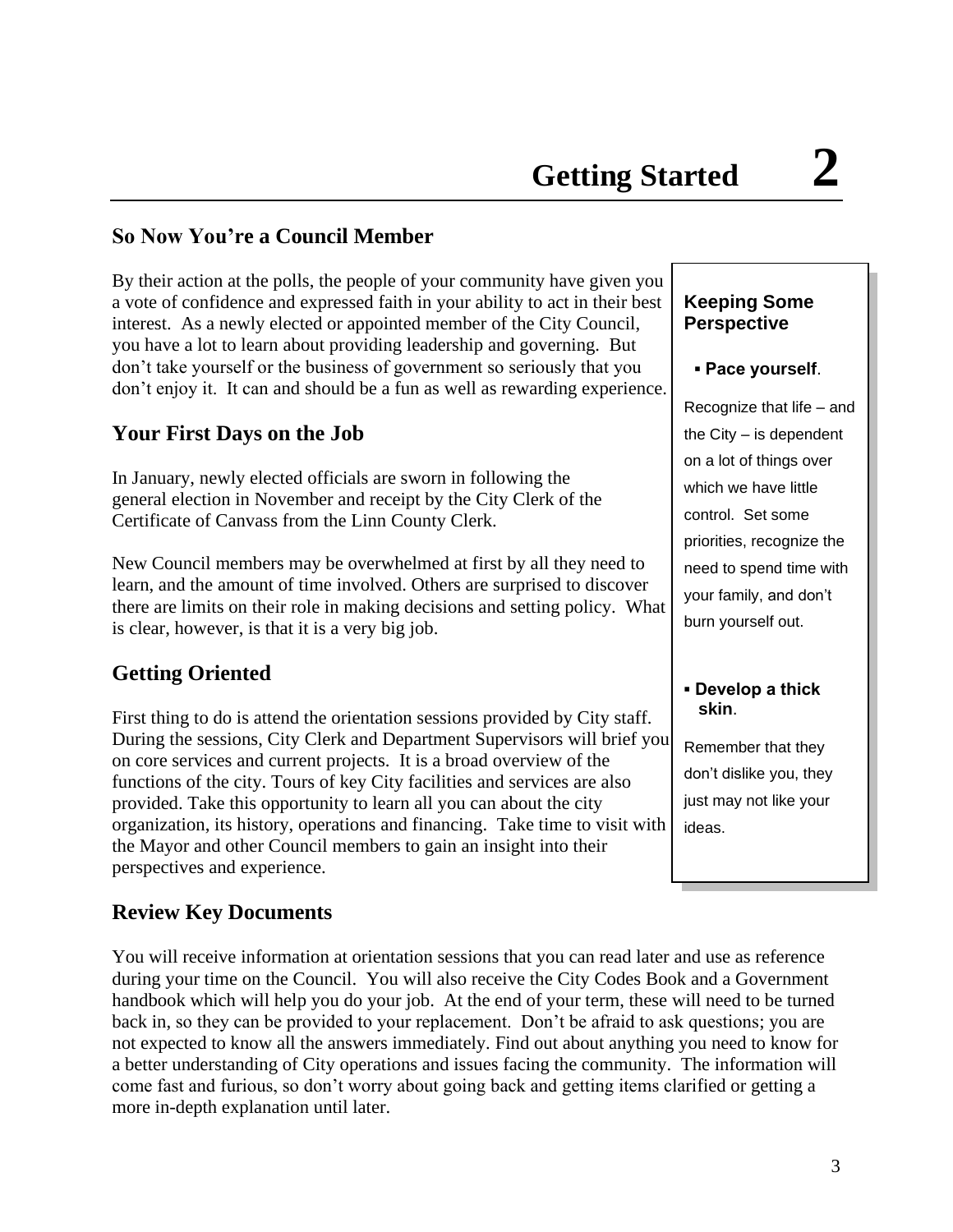## **Keeping Some Perspective...**

#### **▪ Be Yourself**.

Don't try to be someone you are not.

## **▪ Majority Rules.**

Remember, it takes a majority of members to pass any motion. You will need to work with the other members to get things accomplished.

## **Legal Restrictions**

Keep in mind that our City's ordinances, as codified in our municipal code book, as well as other legally adopted regulations, such as the traffic code and zoning regulations, must be followed until the Governing Body takes action to amend them. If you are unsure of your responsibilities or authority in certain areas, seek clarification from the City Clerk or City Attorney.

## **Value and Respect Your Staff**

Recognize that the City has an experienced and professional staff and that these individuals are a valuable resource – treat them with respect and don't take them for granted.

Much of the staff have served the community for many years and have a valuable historical perspective which can help fill in the gaps for a new Council member.

## **Take it Slowly**

Resist the urge to recommend drastic changes before you know how everything works. Many of the City's policies have evolved over years through trial and error. While some things may appear to need an overhaul, it pays to watch for a while before trying to change things. Don't seek change simply to do things differently! Give yourself some time to learn the fundamentals.

## **Public and Private Sector Differences**

A word of caution…You may have run for office with the pledge to "run the City like a business." While there are similarities, there are some important differences between the public and private sectors that will become apparent as you get used to your new role.

## **Here are just a few of those differences:**

- $\Box$  **Most of your work will be done in the public eye**. Consequently, things move more slowly and take more time. Deliberations of the Governing Body are done in public meetings, and most records are available to the public.
- □ **City programs and facilities don't pay for themselves**. We don't charge fees to cover all costs for programs, such as recreational facilities in the City Parks. These programs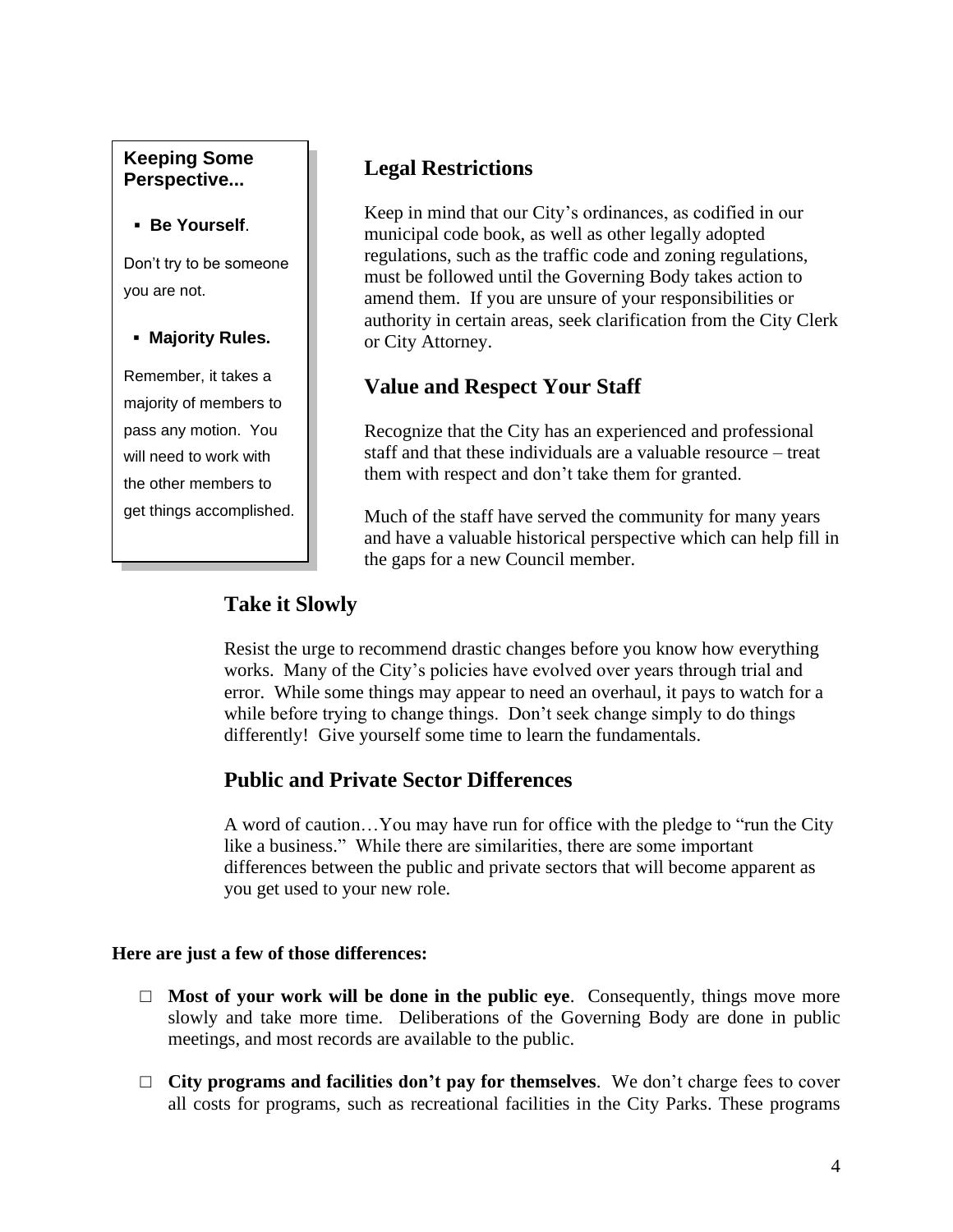are offered as part of the quality of life of the community, which is why they are supported by tax dollars. Also, you want all members of the community to be able to participate and use the facilities, not just the wealthiest. The City has an obligation to all of its citizens, regardless of their socio-economic level, to provide a high quality of life.

- □ **The City is not a "for profit" organization**. Taxes are levied in an amount adequate to provide for the needs of the community, not to make a profit. Even enterprise funds, which are run like a business, only charge for their services so they can meet the current and future needs of the City.
- □ **You can operate the City in a "business like" manner, but not like a business**. Not all normal business principles apply to a municipality. We are governed by many state and federal laws which businesses are not required to follow.
- □ **City projects and contracting often must go through a public bidding or proposal process**. This takes time and sometimes costs more. The benefits are enhanced trust in the ethics of city officials and cost-savings in the long run.

## **General Information**

- **Meetings.** The City Council meets the 1<sup>st</sup> and 3<sup>rd</sup> Wednesday of each month at 7:00 p.m., during months when daylight saving time is in effect and 6:00 p.m. during the months when daylight saving time is not in effect. Some meeting dates are changed due to conflicts with holidays or other special events. Additional meetings include workshops on important or complex matters, or special meetings needed to take action on time-sensitive items.
- **Pay.** Each member of the governing body will receive \$50.00 per meeting for their service. Because the Mayor's position includes more duties than the Council, the Mayor receives an additional \$150.00 per month.
- **Terms:** The Mayor and Council are elected at-large for a Four-year term.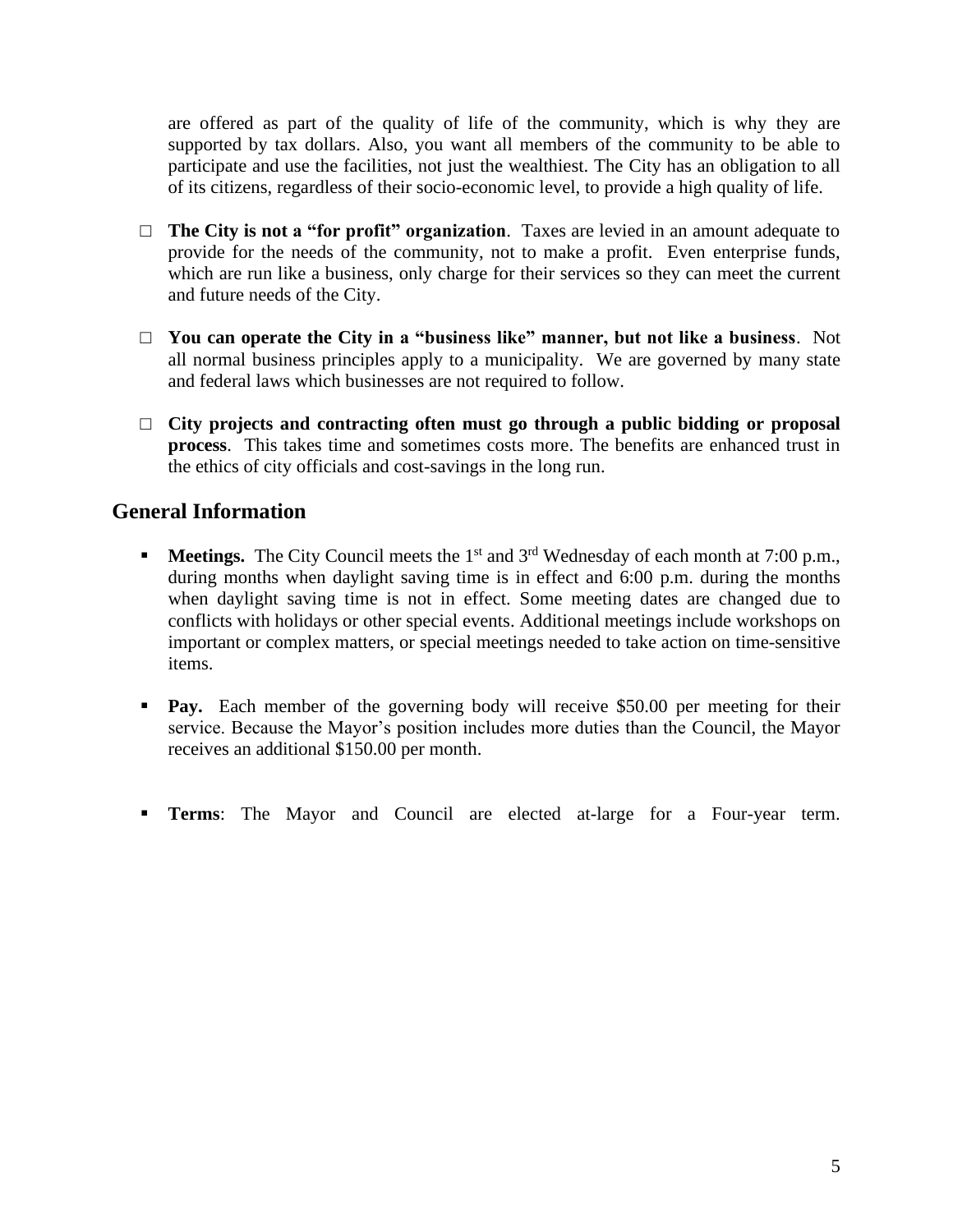# **Practical Advice**

*Some pointers to help you be successful*

## **Words of Wisdom…**

- □ Listen. Listen to everyone until your ears fall off. Soak it up. After six months in office, you will round out the picture of the complexities of City government and your role.
- □ **Read.** Considerable time goes into staff reports provided to you. They contain critical information you will need when considering an issue. If you need additional information, ask for it early enough so that it can be shared with the rest of the Council.
- $\Box$  **Carry a notebook** for the first six months and write things down to help you keep on track.
- □ **Maintain papers and documents** that you will need to refer to in the future. It will help you review items previously covered and save valuable time.
- □ **Don't be afraid to say, "I don't know."**
- □ **Don't make promises you can't deliver!** Avoid promising anything outside of your term of office or anything that does not fall in line with State Statutes or City Ordinances. Policy decisions are made by the Council as a whole, not individual members.
- □ **Gear your mind to process** a tremendous amount of seemingly conflicting information.
- □ **Don't enter office with an unmovable set agenda**. Learn as much as you can before taking on a major program of effort. Don't be strangled by campaign promises that were made without sufficient information.
- □ **If you come on board as a big critic** of the "way things have been done," you may be surprised to find how hard the job really is. You'll soon gain a better appreciation for those who came before you.
- □ **Don't waste valuable meeting time** with questions or issues that could have been handled beforehand by a phone call or an email to the City Clerk.
- $\Box$  **The job can be very complex** try to stay focused on the big issues. Don't get mired in the minutiae.

## **Learn from Others…**

- $\Box$  **Ask for help when you need it**. Don't be afraid to ask the City Clerk, the Mayor or other Council members.
- □ **Network with your peers**. Meet with other elected officials from neighboring communities. They can provide support and new ideas. Get involved in the League of Kansas Municipalities, or the National League of Cities organizations.
- □ **Find an experienced mentor** on the Council. Ask for advice when you need help. You'll get empathy and a clearer vision from someone who has been there.
- □ **Ask opinions and listen**. Spend time with those individuals who have different opinions from yours. Listen, don't argue the points, then rethink your position.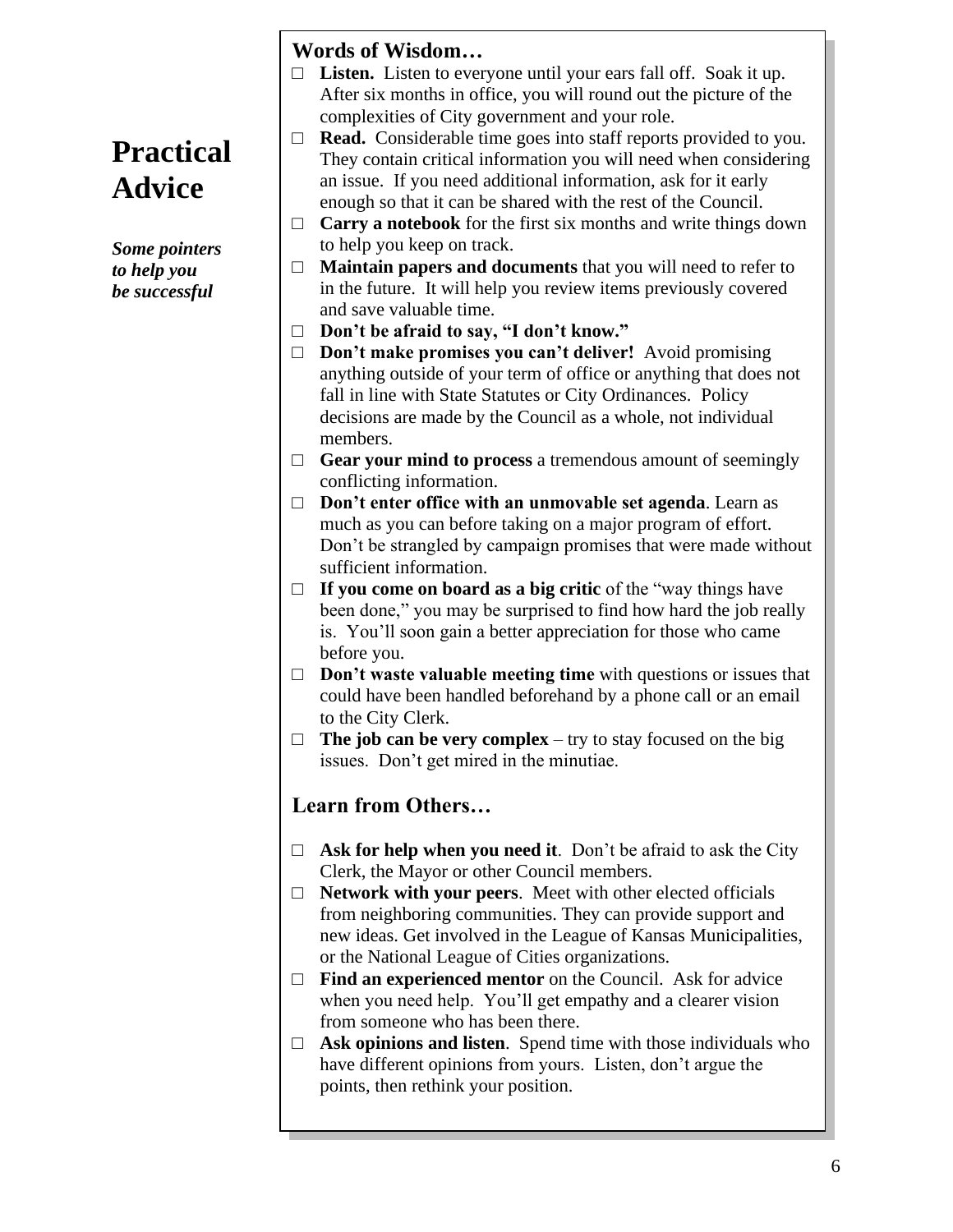## **Form of Government in La Cygne**

La Cygne operates under the Mayor-Council form of government, a system that combines strong political leadership of elected officials with strong administrative experience of city staff. In this form of government, Council members and the Mayor are leaders and policy makers elected to represent the City as a whole by concentrating on policy issues that are responsive to citizens' needs and wishes. City staff is hired by the Governing Body to carry out policies, oversee City operations, and ensure that the entire City is being served. The Governing Body establishes goals and policies which the staff executes.

## **Home Rule**

All cities in Kansas have *home rule* powers, the ability to govern themselves without direct involvement from the state. Home rule powers are conferred directly by the Kansas Constitution on all classes of cities. Cities exercise their home rule powers through the passage of an ordinary ordinance or a charter ordinance.

Home rule power is not absolute. Cities must comply with state laws that apply uniformly to all cities and must conform to applicable federal laws and to the U.S. Constitution and the Kansas Constitution. In exercising home rule powers, cities may legislate on any subject other than those reserved to the exclusive jurisdiction of the legislature by the Home Rule Amendment itself.

## **City Classification**

Cities in Kansas are designated by class based on the size of their population. In general, there are no advantages or disadvantages to being one classification versus another. City classification is more or less an historical legacy of the state legislature pre-dating Home Rule authority, although it is still a general reference tool for City size.

La Cygne is a City of the Third Class. The official Census decennial population count for 2020 is 1050.

## **Additional Related Information**

Additional related information can be found in Chapter 1 of the Governing Body Handbook, published by the League of Kansas Municipalities.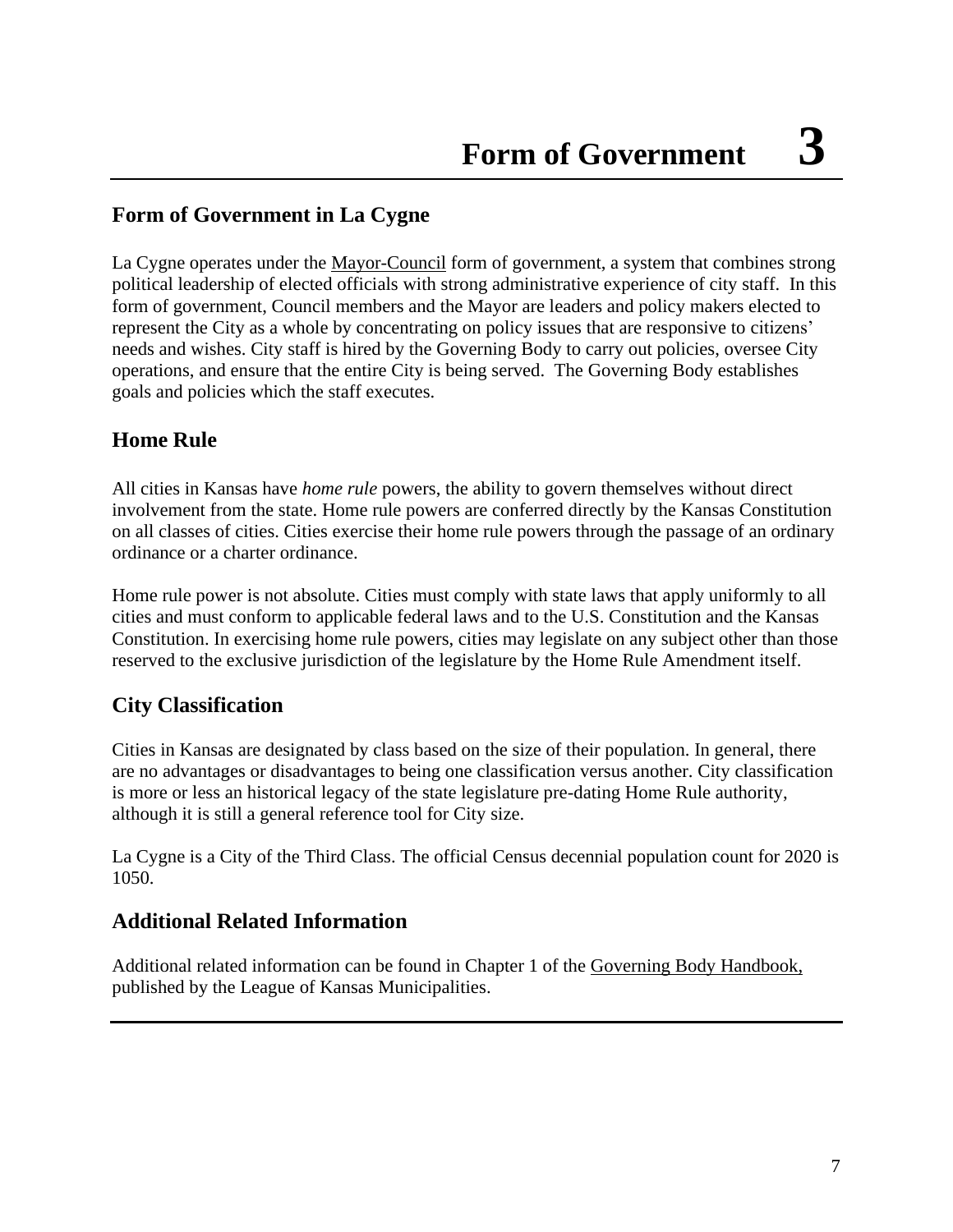The principal job of the City Council is to establish the general policies under which the City operates. The Council performs this function by:

- $\triangleright$  Enacting ordinances, resolutions and policies;
- $\triangleright$  Establishing City fees and utility rates;
- ➢ Approving the appointment of the City Attorney, Municipal Judge, members of various boards and [commissions,](http://www.charmeck.org/Departments/City+Clerk/Boards+and+Commissions/) and vacant Council seats;
- ➢ Reviewing and approving the annual budget, setting the tax rate and approving the financing of City operations; and
- $\triangleright$  Authorizing contracts to be executed on behalf of the City.

It is not the role of the Council member to administer City affairs. The Council sets policy, and City staff actually sees that the policies are implemented.

The City Council gives direction to the city administration staff as a body in votes made in public meetings, not individually.

City Council members are elected to look after the interest of the entire City. Your effectiveness depends on you providing input as a representative of your ward, while thinking and voting for the needs of the whole community.

Council members must work together to provide policy decisions that benefit the community as a whole and provide quality service to all of the City's residents. Once the Council makes a decision, it becomes the entire Council's decision. If you are asked about the issue and do not wish to defend it, simply explain why the Council made the decision it did.

## **Adopting Policy**

The Council does not make policy in a vacuum. The Council relies on input and ideas from many sources, including staff, advisory boards, citizens, groups and others. It is the Council's responsibility to consider the merits of each idea and then approve, modify or reject it. In doing so, Council members analyze community needs, program alternatives and available resources. The decision often takes the form of an ordinance or resolution, although it may be in the form of a simple motion.

See Chapter 1, Article 6 of the La Cygne City Code for more information on advisory boards and committees.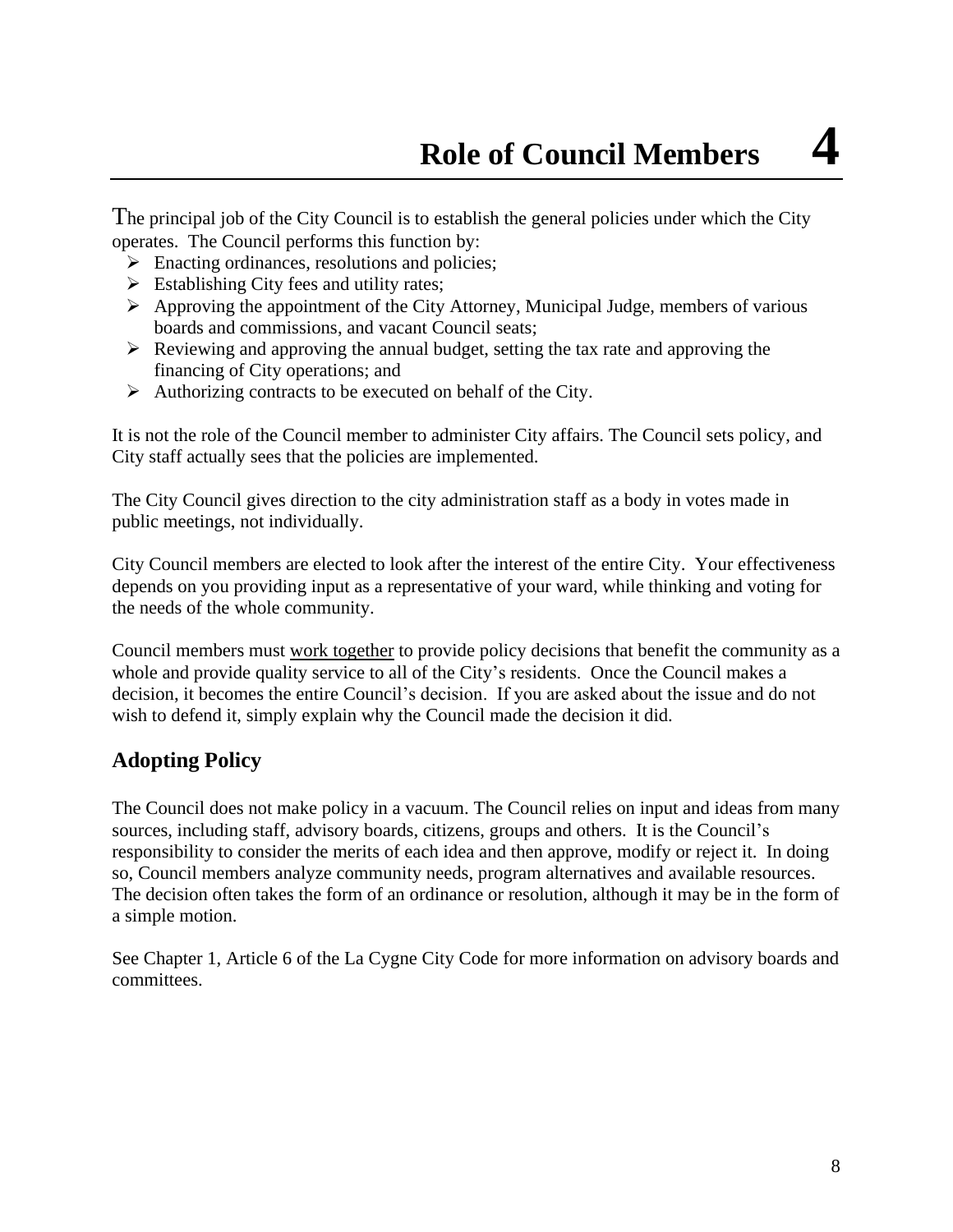## **Responding to Citizen Complaints**

Residents often contact a Council member when they have a problem. You may also be approached by a citizen, colleague, or even a friend about City operations, issues or service problems. Many times, they approach you because they aren't aware that contacting the City Hall or City staff directly is appropriate. Help them understand this by acknowledging and redirecting them. You may say: "Yes, I can see that upset you. I apologize you had that experience. Have you shared this with the City administrative staff?" or "I don't have an answer for you right now, but let me look into it and get back with you."

If you personally take on the citizen request, contact the City Clerk and he or she will direct the request to the appropriate department or staff person for resolution. Keep in mind that neither you nor the Governing Body has the authority to direct staff to take any action.

## **So, Who Actually Manages City Operations and Staff?**

It is not the role of the Governing Body or any of its members to administer City affairs. The Governing Body sets policy. The Mayor and the City Staff sees that policies are implemented. It is not the role of a Council member to supervise City employees on the job or become involved in day-to-day administration of City affairs. Contact with staff should be through the City Clerk or the Mayor except for general questions and even then, the Mayor and/or City Clerk should be copied. Any issues with employees should be addressed with the Mayor and/or City Clerk.

## **Relationship with the City Attorney**

The City Attorney's job is to provide legal advice and counsel to the City, which includes advising the entire Governing Body, staff, and boards and commissions. If you have been contacted by someone to appear as a witness in your capacity as a Council member or been served a legal notice in your capacity as a Council member, immediately contact the City Attorney.

While generally it is best to ask your questions to the City Clerk who can answer most of them, you can contact the City Attorney directly if you think it appropriate. Remember, he or she is paid hourly, the attorney's time is a City resource, so use it wisely. If there is a legal issue that you need an immediate response to, it is better to err on the safe side and call the attorney.

The City also has a City Prosecutor, who is paid by the hour and works on Municipal Court cases.

## **Personnel Management**

The Governing Body approves the City's compensation plan and personnel policies. It also hires the City Supervisors and approves his or her contracts. All other personnel actions are defined in the Administrative Policy of the City.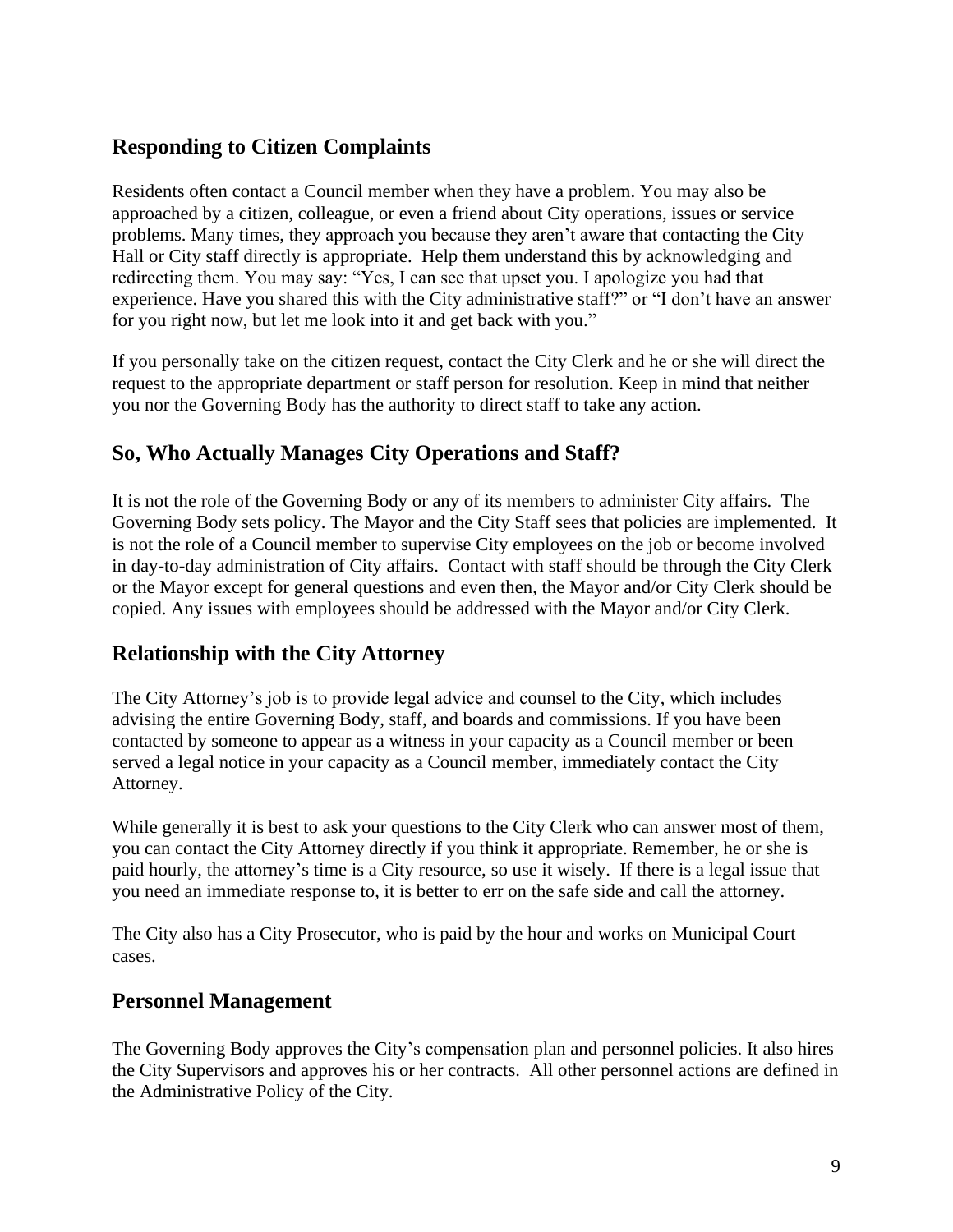The Governing Body appoints the Municipal Judge, although due to the independent nature of the judicial branch of government, little contact usually occurs with the Governing Body during a judge's term of office. In no circumstance should a Council member attempt to influence a decision of the judge in a case.

## *Questions & Answers*

#### **Q. An employee comes to me with a gripe or problem, what should I do?**

**A.** You should direct the employee to his/her supervisor, or remind them that the Mayor has an open-door policy for all employees. Afterwards, give the Mayor a courtesy call to keep him/her in the loop.

#### **Q. Is the Mayor required to inform Council members prior to disciplining or terminating an employee?**

**A.** No. However, if at all possible the City Council should be kept in the loop on important issues and have a say.

## **Q. Can we talk about personnel issues during a Council meeting?**

**A.** You should discuss general personnel policy issues in open session. Any discussions about a specific employee(s) should be done in executive session.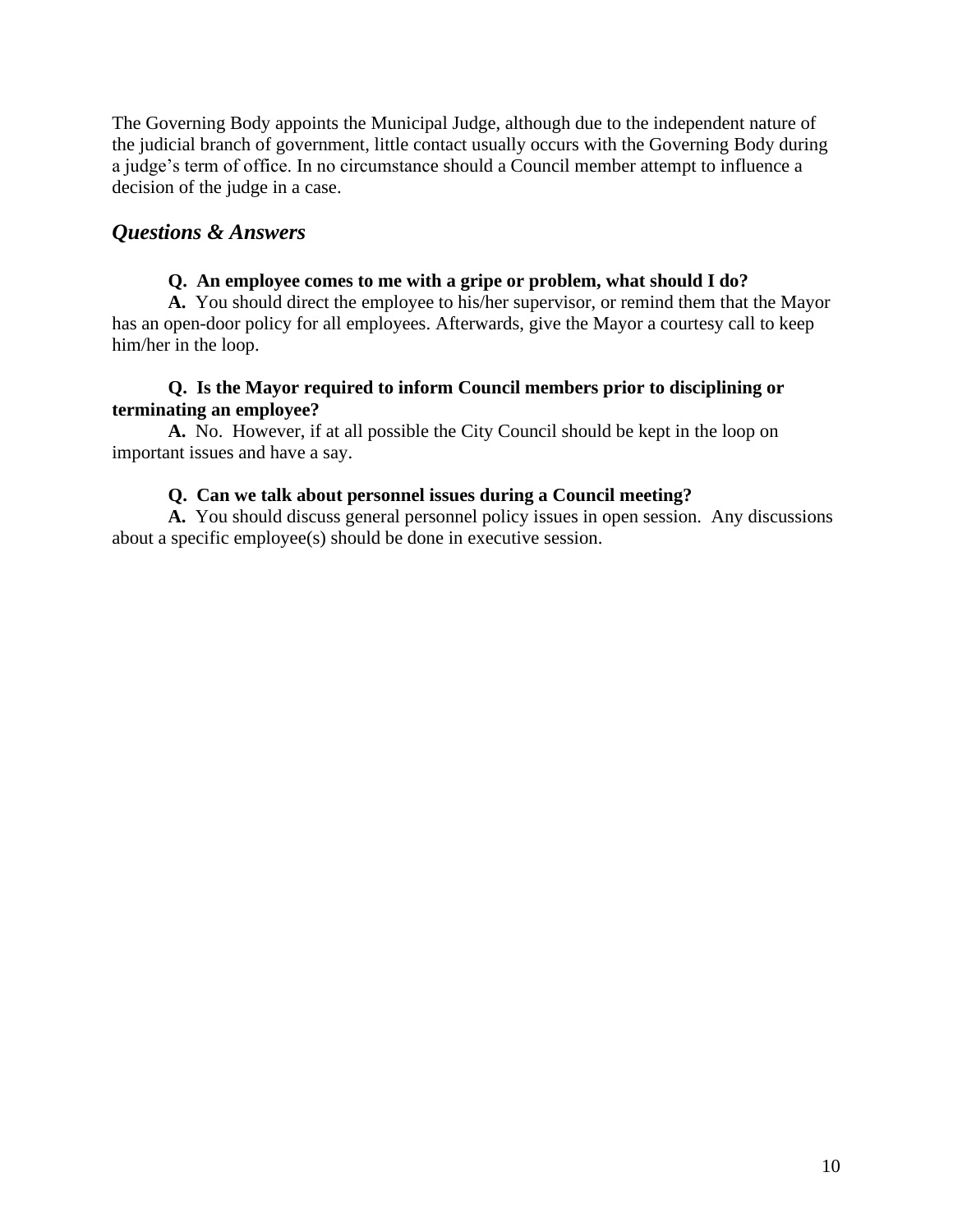## **Practical Advice**

*Some pointers to help you be successful*

## **Leadership…**

- □ **Lead by example.** Be honest, consistent, and flexible. Don't play games.
- □ **Use common sense.**
- □ **Don't be stampeded into action** by the strong demands of special interest groups or individuals. Your job is to find the long-term public interest of the entire community.
- □ **Be clear on what you stand for.**
- □ **Be open to others' ideas.** Don't assume that only you know the best way to accomplish things. Every issue will benefit from additional discussion. No one has a monopoly on good ideas.
- □ Sometimes we underestimate the potential impact of an **elected official's leadership.** Use the dignity of your office to help the community get past contentious issues.
- □ **There is a tremendous amount of discomfort in making public decisions.** Sometimes the decisions feel like the end of the earth. It's easy to fear the political consequences. But it is important to look a little more long-term in perspective, weigh everything and reach good decisions.
- □ **You won't be able to satisfy all of the people,** and you have to know that. Listen fairly…listen thoughtfully…and then do what you feel is right.

## **Working with Staff…**

- □ **Get to know staff and what they do.**
- □ **Say "Thank you!"** Let folks know how much you appreciate them and give credit where credit is due.
- □ **Treat staff with respect.** They are a very valuable asset, and they have committed themselves to making the community a better place.
- □ **Be consistent.** Treat everyone equitably and keep relationships professional.
- □ **Don't surprise staff at a meeting.** If you have a question or issue, let them know in enough time so they can provide the answer to you.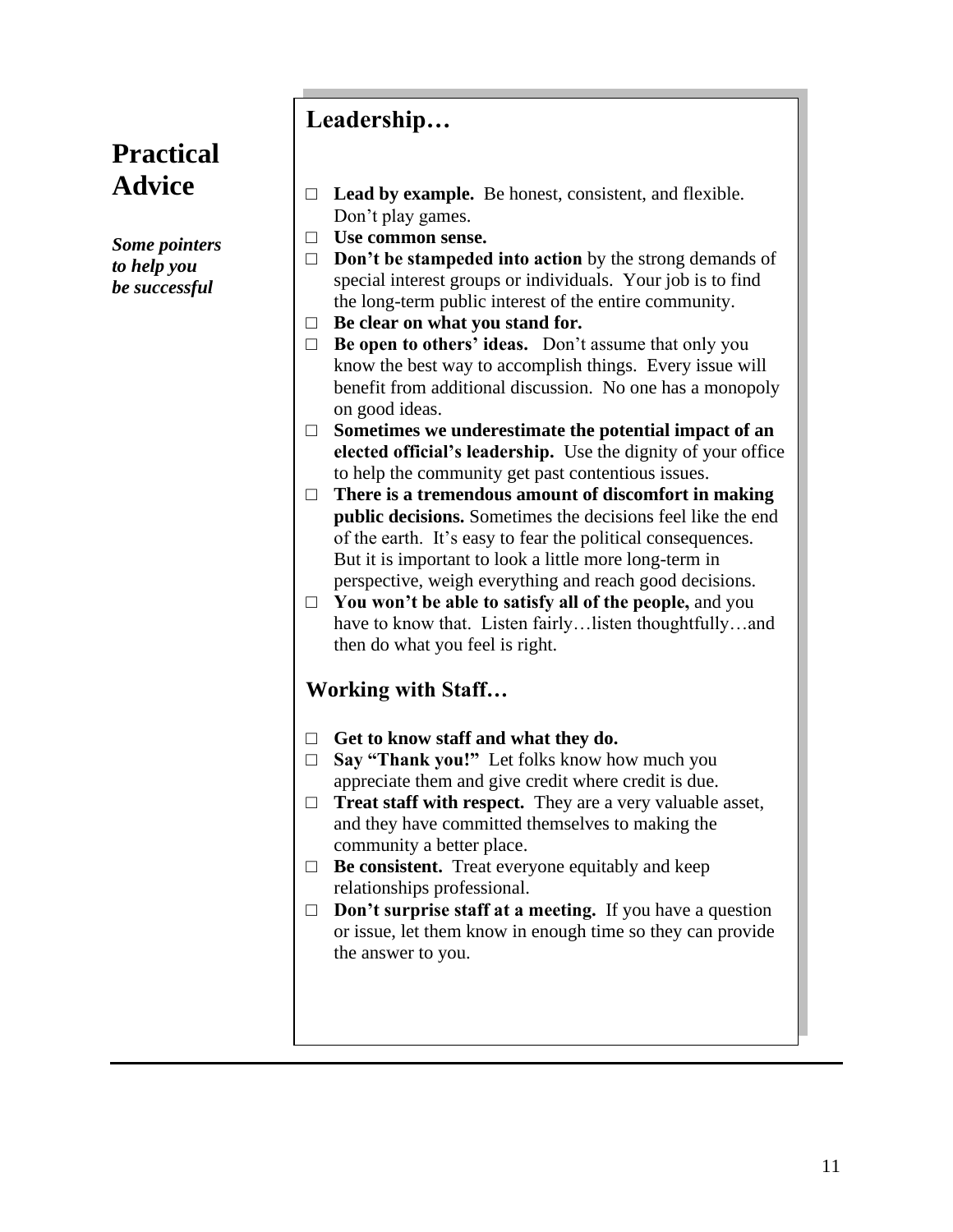The Mayor is elected at-large and as such is a key political and policy leader. The Mayor presides at all meetings of the Governing Body, serves as spokesperson for the community, facilitates communication and understanding between elected officials, assists the City Council in setting goals and policies, serves as an ambassador and defender of the community, nominates persons to serve on boards and committees, and then appoints them after Council approval. The Mayor also makes proclamations. Together, the Mayor and City Council form a policy-development team.

On ordinary ordinances and other matters, the Mayor votes only when the Council is evenly divided. The Mayor has signature authority only when so designated by the Council. Staff prepares documents for signature at City Hall.

## **Council President**

The Council President is a serving Council member elected by the members of the City Council to serve in the temporary absence of the Mayor. The Council President presides at all Council meetings when the Mayor is absent. When occupying the place of the Mayor, he/she has the same privileges as other Council members and shall exercise no veto.

In the absence of both the Mayor and President of the Council, the Council shall elect one of its members as "acting President of the Council." The President and Acting President, when occupying the place of the Mayor, shall have the same privileges as other council members but shall not have any veto authority. The President of the Council shall be selected at the first regular meeting of the Governing Body following the qualifications of new council members elected at the regular city election.

When a vacancy occurs in the office of Mayor, the Council President shall succeed to the office until the next regular City election.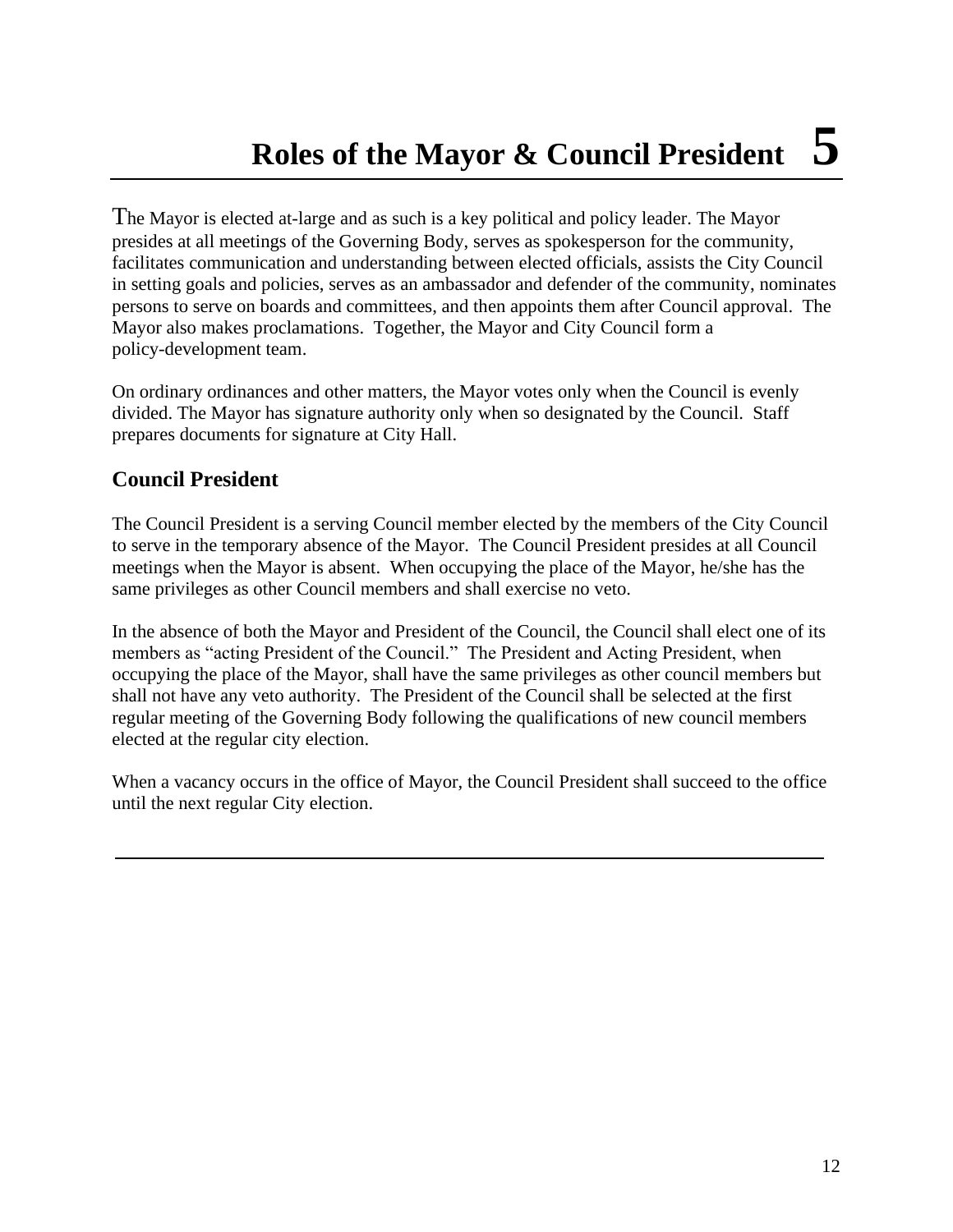The City Clerk shall be appointed by the Mayor with advice and consent of the City Council. He/She shall be responsible to the Mayor and Council for administration of city business and affairs bringing the benefits of education, training and experience in leading and managing local government organizations, projects and programs.

The City Clerk:

- Exercise general supervision and control over all city purchases and expenditures in accordance with the budget and such policies as may be established by the Council.
- serves as the City Council's chief advisor and carries out the City Council's policies;
- prepares a budget for the City Council's consideration;
- works in partnership with elected officials to develop sound approaches to community challenges;
- helps the governing body develop a long-term vision for the community that provides a framework for policy development and goal setting;
- promotes ethical government through commitment to a set of ethical standards beyond those required by law; and
- consult and keep advised the office staff as necessary to ensure their capability to serve temporarily in the absence of the City Clerk.

Council members and citizens count on the City Clerk to provide complete and objective information, pros and cons of alternatives and long-term consequences of decisions and policies. Similarly, the City Clerk relies on City staff to provide professional and well-reasoned information and recommendations, and the highest level of public service possible.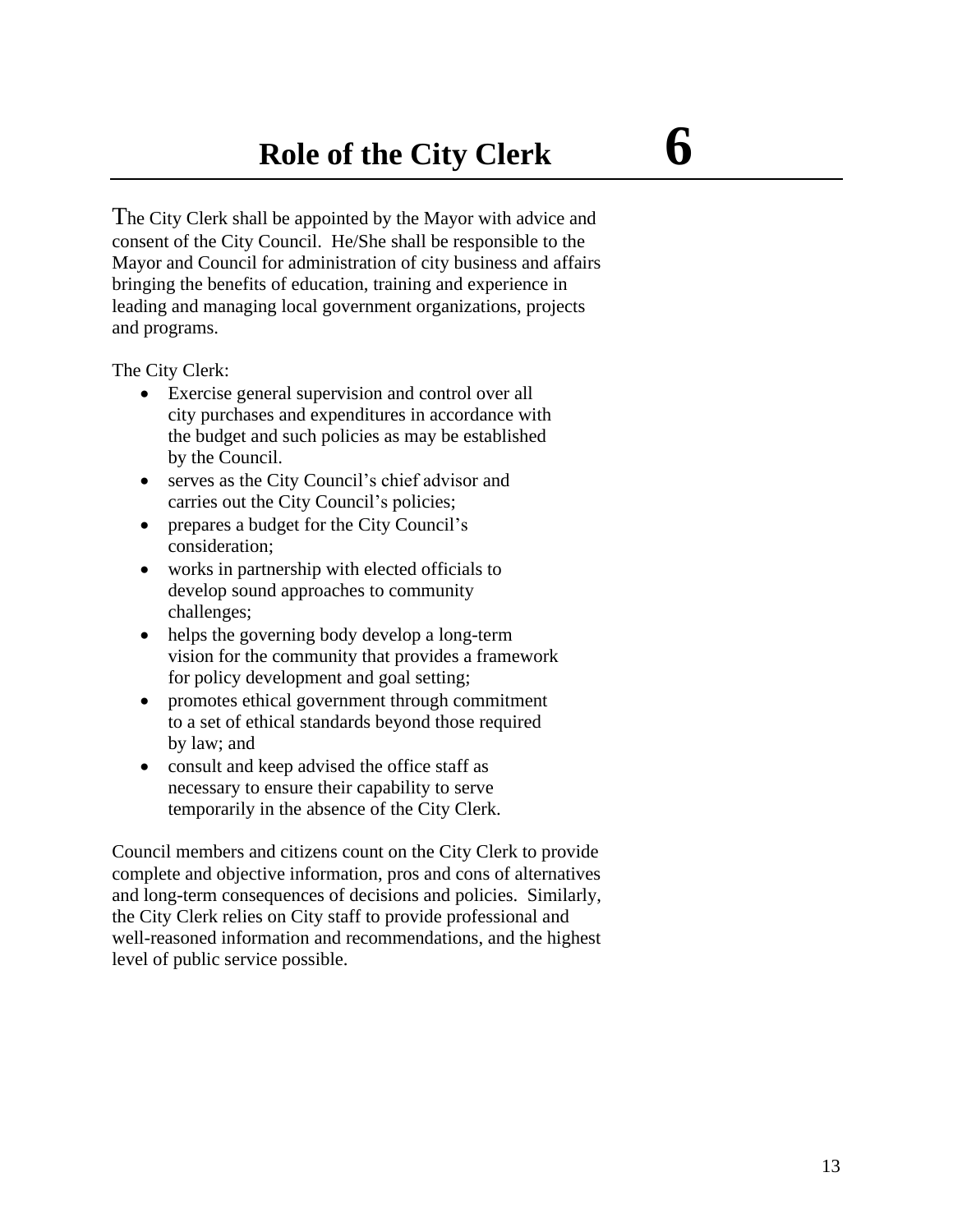The Governing Body adopts policies for the City and itself to provide for safe, equitable and efficient City operations. It also adopts policies to regulate and administer its own conduct and operations. Policies are adopted by the Governing Body in several different forms. These are:

- **Ordinance**. An ordinance is a local law of the City, prescribing rules of conduct. It is used for a variety of purposes, including administrative action, such as establishing the employee compensation plan, or as an action to control the conduct of the public. Ordinances are also used to amend the City's zoning and subdivision regulations, which are also laws of the City. Passage of an ordinance requires three (3) affirmative votes by the City Council. Even if a position is vacant due to death or resignation, a full majority of the full body is still required. K.S.A 12-3002 clearly prohibits counting an abstention or refusal to vote as affirmative action when considering the adoption of an ordinance.
- **Charter Ordinance.** Kansas law allows cities to "charter out of" or exempt themselves from some state statutes and establish their own regulations. A charter ordinance must be passed by two-thirds of the members-elect of the governing body. Therefore, in a mayorcouncil city with a mayor and five councilmembers, four (4) votes are needed to pass a charter ordinance and the mayor has an original vote.
- **Resolution**. This is a less formal action than an ordinance and acts more as an expression of the opinion of the Governing Body. Passage of a Resolution requires a simple majority vote of City Council members present and voting. Abstentions are counted on the prevailing side. If the motion passes, abstentions count with the "yes" votes. If the motion fails, abstentions count with the "no" votes.
- **Governing Body Policies**. A Governing Body policy is an internal or administrative action to address issues not covered by a City ordinance, regulation, or the municipal code book and establishes rules and requirements not listed in any of those other publications. Passage of a Governing Body policy requires a simple majority vote of City Council members present and voting.

In case of a vacancy in the council occurring by reason of resignation, death or removal from office or from the city, the mayor, by and with the advice and consent of the remaining councilmembers, shall appoint a suitable elector where the vacancy occurs to fill the vacancy until the next election for that office. In case any person elected as a councilmember neglects or refuses to qualify within (30) days after his or her election, he or she shall be deemed to have refused to accept such office and a vacancy shall exist. The mayor may, with the consent of the remaining council members, appoint a suitable elector to fill the vacancy.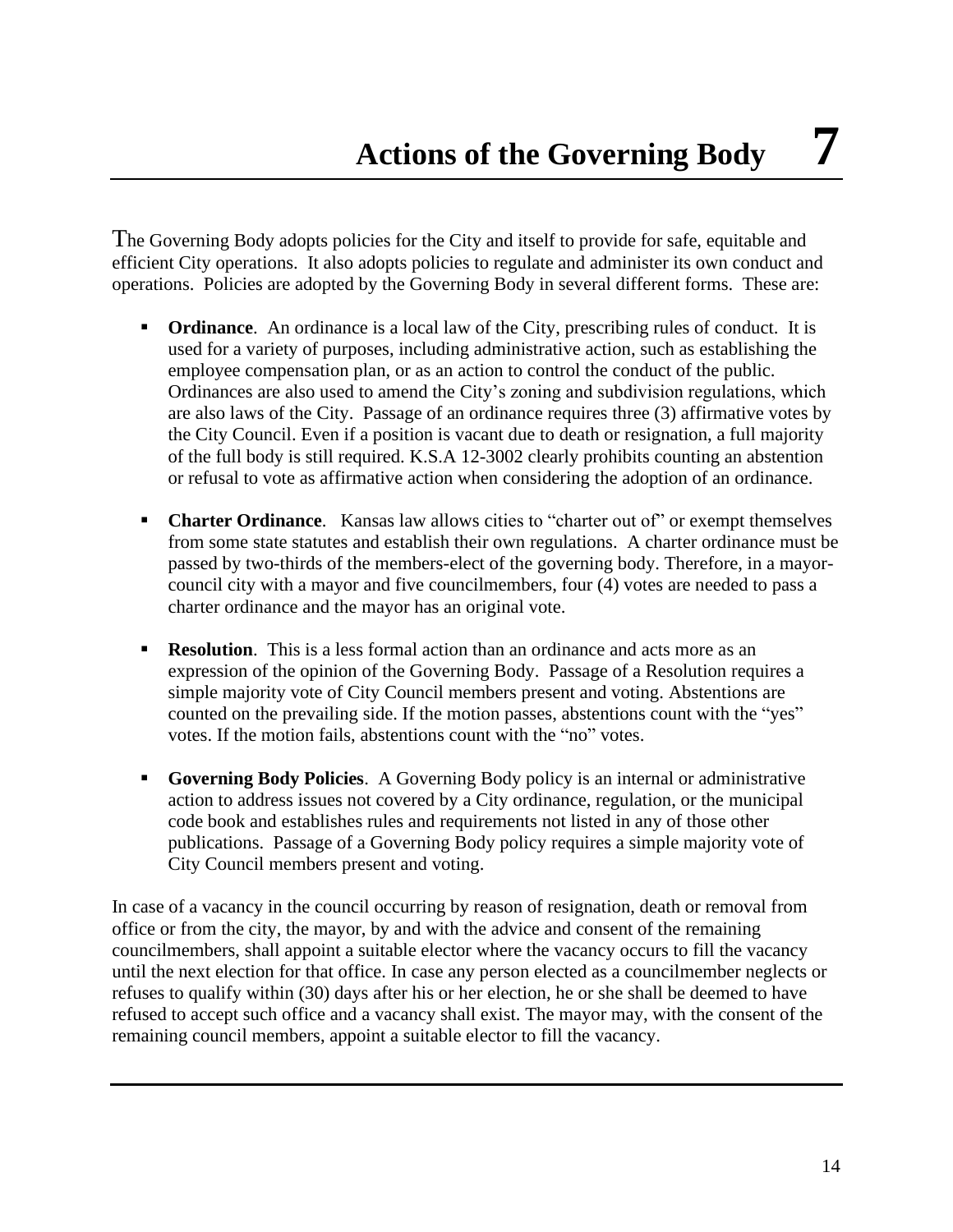The Council meeting is the place to get the critical job of decision-making accomplished. A smoothly managed and productive Council meeting does not necessarily guarantee good results, but it certainly helps.

The Mayor's role is to chair the meeting. As the moderator, the Mayor helps facilitate the meeting while allowing full Council participation, maintains order and decorum, and sees that all motions are properly dealt with as they arise.

## **The Agenda**

The agenda is developed by the City Clerk and disseminated to the Governing Body and the public not less than 48 hours prior to a regular meeting of the city council of La Cygne, Kansas.

The packet contains the agenda and supporting material for each agenda item. Every item is included to give you most if not all of the information in advance of the meeting. Meeting minutes are also posted on the City web page after final approval.

The Mayor or Council members can change the order of business or add/delete items the night of the meeting by majority acceptance from the Council.

## **The Meeting**

Even the best-planned Council meetings can deteriorate into endurance contests. These are not always the most productive meetings – exhausted people don't always make the best decisions. In order to have a smooth-running meeting, the following is the order of business for the Council meeting and the procedures that will be followed.

- **1. Call to Order**
- **2. Pledge of Allegiance -** Led by the Mayor.
- **3. Roll Call:** Roll call to determine quorum
- **4. Mayor's Comments:**
- **5. Consent Agenda**. The consent agenda is a tool used to streamline Council meetings. Routine, non-controversial items are listed collectively on the agenda and are passed with a single motion and vote.
	- □ If a Council member wants to discuss an item, he or she must make a motion to have an item removed from the consent agenda for separate consideration. The motion must be carried by majority vote. Items pulled from the consent agenda require a separate motion to approve, and discussion can take place on that item once a motion to approve has been made and seconded.
	- □ The remainder of the consent agenda can be voted on, omitting the items removed for discussion.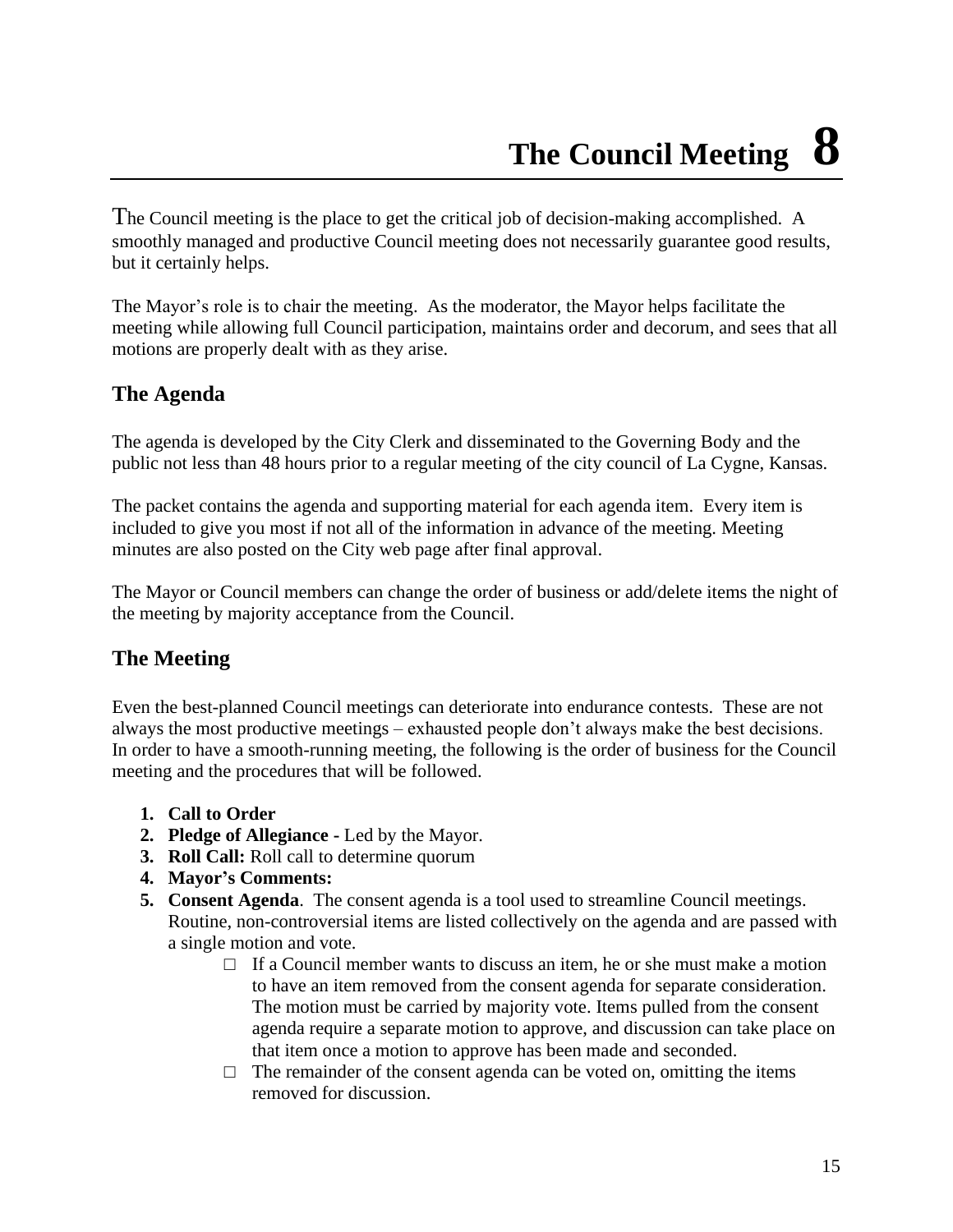- **□** The following items will generally be placed on the Consent Agenda:
	- i. **Approval of Minutes:** Approval or correction of the minutes of the previous meeting
	- ii. **Treasurer's report**
	- iii. **Budget Report**
	- iv. **Check Register**
	- v. **Licenses**
- **6. Public Comments:** This is to allow the public to comment on any subject relevant to City government. If the issue is on the meeting agenda, the Mayor may ask for comments to be made when the item is called rather than during Public Forum. People making comments are required to stand, state their first and last name, address and Council, keeping their comments to 5 minutes. If they have written material to share with the Governing Body, they may pass it to the City Clerk for distribution at the next regular meeting.
- **7. Notices and Hearings:** This is to address any hearings or to provide notice of hearings.
- **8. Reports of City Officers:** City Clerk, Treasurer, Police and Codes Officer, Public Work and Fire and the City Attorney**.** These reports should be in writing for the Council to review.
- **9. Standing Committee Reports.** Items of discussion or approval from Standing Committees.
- **10. Business and Discussion Items:** Items are listed on the agenda in the order they will be addressed. The regular agenda includes any unfinished business and new business. Normally items on the agenda are for action, but there may be instances when items for discussion are included as an informational presentation either for the benefit of or at the request of the Governing Body.
- **11. Appointments/Wage Determinations.** As needed
- **12. Executive Session.** More information below.
- **13. Governing Body Remarks.** Informal questions, follow up from previous discussion if needed.
- **14. Adjournment.** If no further action is necessary. Ends the meeting.

## **Executive Sessions**

Closed sessions are authorized by the Kansas Open Meetings Act (KOMA) after a formal motion has been made, seconded and carried to recess into executive session. No formal action of the City Council can be taken during an executive session. The most common topics that can be discussed in executive session are:

- Personnel matters of non-elected personnel;
- Consultation with attorney on matters deemed to be of attorney-client privilege;
- Confidential data relating to financial affairs or trade secrets of second parties;
- Discussions about acquisition of real estate; or
- Discussions concerning security matters.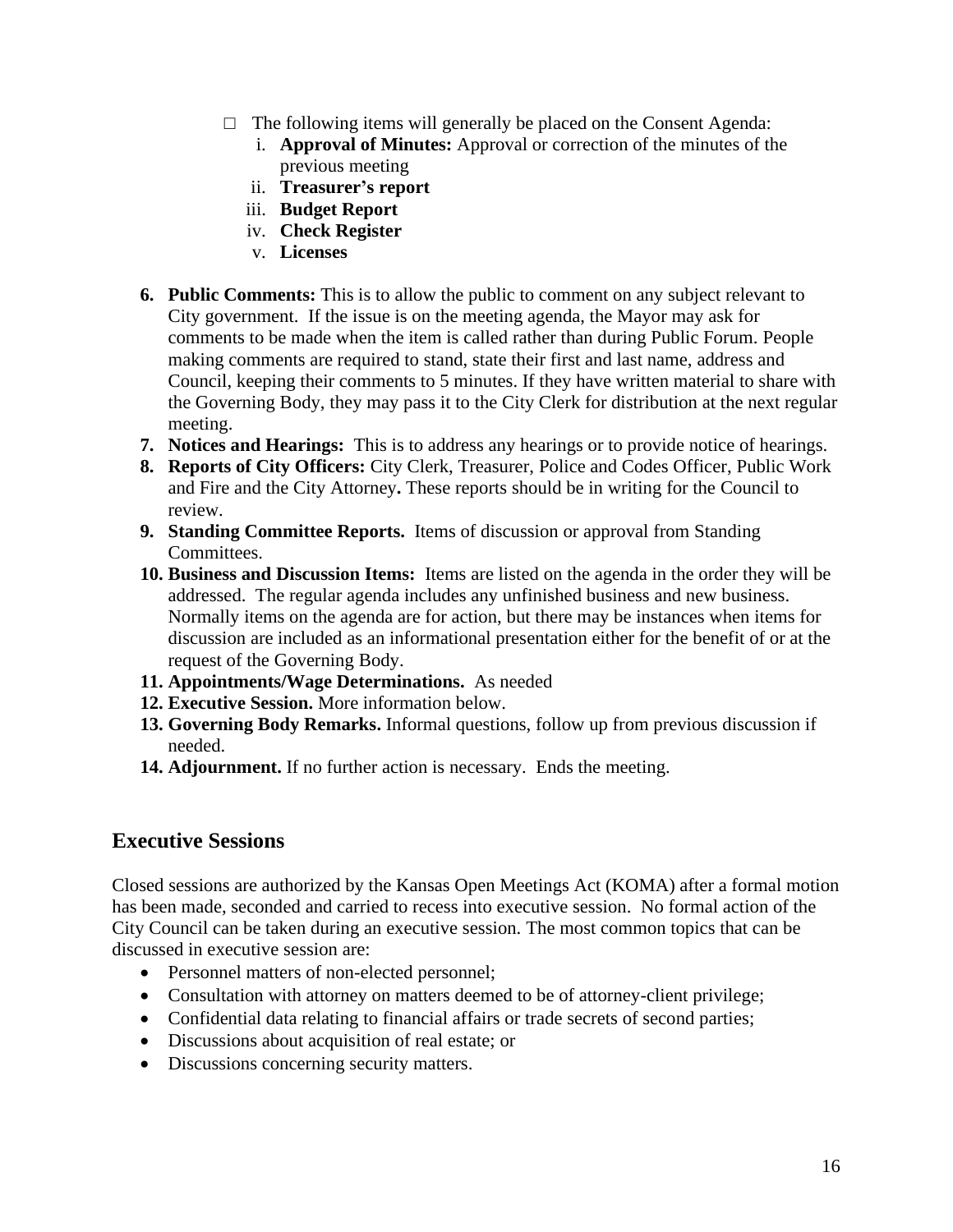## **Executive Sessions continued..**

The content and discourse of executive sessions are not to be told to anyone nor discussed outside the session, even with other Council members. Any official who knowingly violates KOMA is liable for the payment of a civil penalty of up to \$500, if the action is brought by the attorney general or a county or district attorney and may be sanctioned by the Governing Body. For more detailed information on KOMA, refer to the League's *Governing Body Handbook*.

| <b>Meeting Guidelines</b>                                                                    |                                                                                  |
|----------------------------------------------------------------------------------------------|----------------------------------------------------------------------------------|
| $\blacktriangleright$ Meetings start on time.                                                | $\blacktriangleright$ All members participate.                                   |
| $\blacktriangleright$ Meetings end at a reasonable hour.                                     | $\blacktriangleright$ Members do not engage in side                              |
| $\triangleright$ Stick to the agenda.                                                        | conversations during the meeting.                                                |
| $\triangleright$ Stay focused and act efficiently – be<br>respectful of other people's time. | Members actively listen to each other, to<br>speakers, and to presenters.        |
| $\triangleright$ Don't attempt to engineer<br>"how-to" details at the meeting.               | Don't "hog" the conversation; let other<br>Council members state their thoughts. |
| $\triangleright$ Stay on topic, don't jump to other items                                    | $\blacktriangleright$ Unnecessary meetings are not called.                       |
| or away from the topic at hand.                                                              | lacked audiences do not unduly sway<br>the Council.                              |
| Members do their homework.                                                                   |                                                                                  |

## **Voting Guide**

#### **Quorum**

A majority of Council members must be present at the meeting to constitute a quorum. This means Three members of the five-member Council must be present.

#### **Abstentions**

Council members are discouraged from abstaining from voting on any issue before the Council, unless a conflict of interest exists. When a statutory conflict of interest exists, the member should explain that he or she has a conflict and excuse himself or herself before discussion begins.

For those non-ordinance matters where an abstention is used, such a vote shall be counted as for the prevailing side.

#### **Mayor's Voting Power**

The Mayor may vote only as a tie-breaker when the City Council is equally divided on a vote for non-ordinance matters.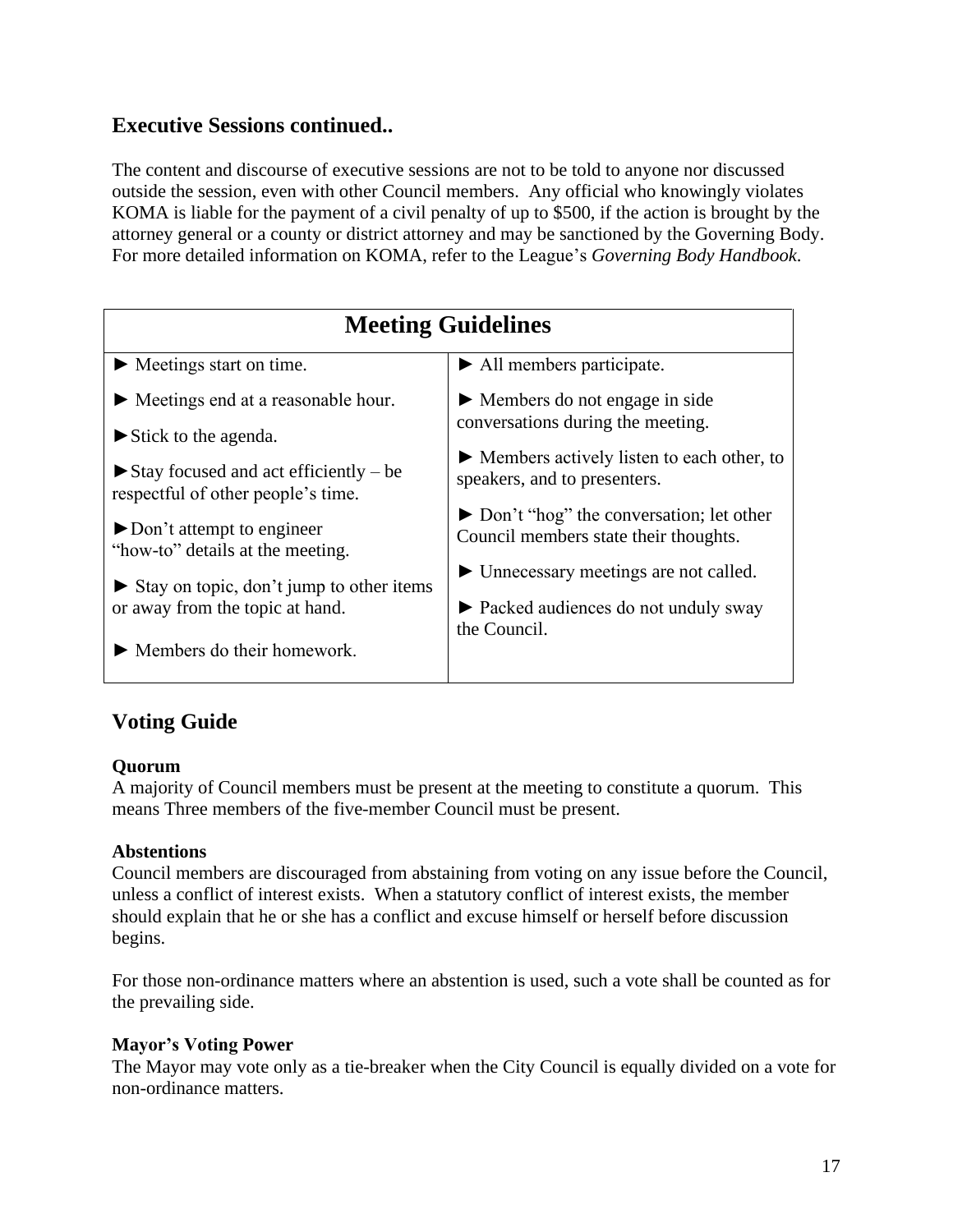## **Meeting Survival Tips…**

- **Prepare in advance** of meetings and be familiar with the issues on the agenda.
- **Be careful with executive sessions.** Only use executive sessions for issues that are specifically allowed.
- **Be courteous to each other and members of the public**; let them know you appreciate their comments.
- **Don't spring surprises on fellow Council members or City staff,** especially at public meetings. If a matter is worth discussing, it is worth putting on the agenda. Surprises may get you publicity, but they may embarrass others and tend to erode the "team" approach to governance.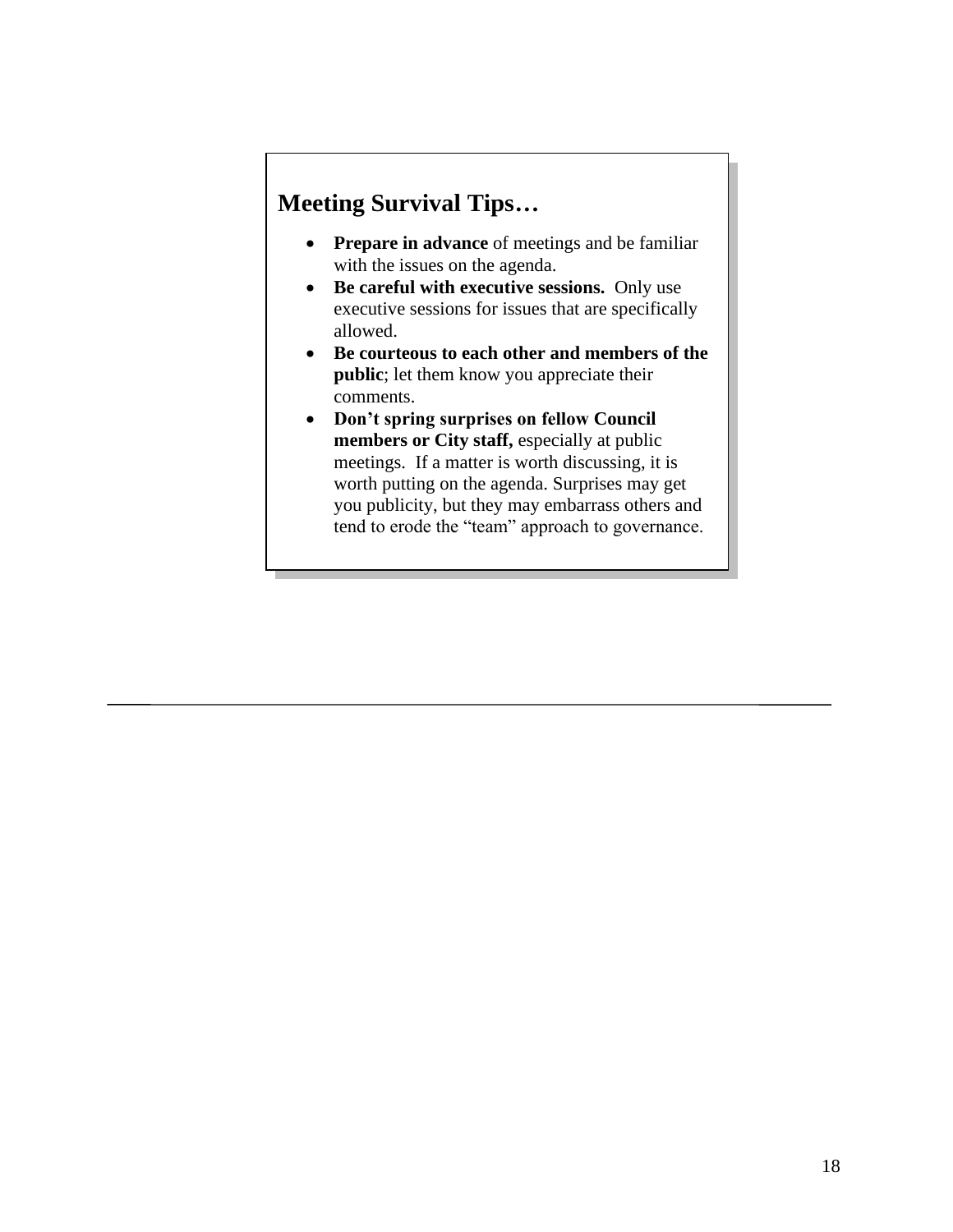The public evaluates the performance of its elected officials to a great extent by what happens at meetings. Many citizens form their total opinions of the City government on the basis of having attended just one Council meeting. This is the time to impress citizens favorably and show them that the Council is capable of doing its job.

## **Citizen Comments at Council Meetings**

The "Public Forum" period is a time slot set aside on the agenda for citizens to address the Council on any subject relevant to the City government, its policies, operations, or services. It is not to be confused with a public hearing, which is a formal proceeding conducted for the purpose of discussing a specific topic, such as the City budget.

Anyone wishing to address the Governing Body must stand up (if able) and introduce themselves. Any person, firm, association or corporation desiring to have the city governing body consider any request, complaint, contract, offer or other matter must submit a full and complete written request to the City clerk who shall read said request to the governing body in attendance at a regular meeting of the city council. Requests must be made and handed to the city clerk six (6) days before the regular city meeting concerned if they desire to be heard on that meeting's agenda.

Individuals attending the meeting who have not submitted a written request for consideration may only participate in a public meeting for five (5) minutes for the sole purpose of being given an opportunity to be heard by the governing body.

While providing an opportunity to speak on any topic of concern, the Mayor is responsible for maintaining order and decorum and will not allow the speaker to make personal attacks or inflammatory comments. In many cases, the speaker will be directed to meet with staff to resolve the issue or get questions answered.

Other than asking a question to clarify a statement, members should refrain from entering into a dialogue with the citizen. This time on the agenda is not intended for a discussion between the Governing Body and the citizen and should not be used for that purpose. Also, if speakers engage in personal attacks on any member of the Governing Body, it may be necessary for the Mayor to cut them off. Council members are expected to be polite to citizens appearing before them, but there is no requirement that they subject themselves to intimidation by rude speakers.

#### **Citizen Comments on Agenda Items during the Meeting**

The City Council meeting is designed for the Governing Body to discuss and make decisions on the various issues on the agenda. Other than asking for clarification, discussion should be limited to among the members of the Governing Body. At no time will members of the audience be allowed to enter into the discussion from their seats in the audience. If recognized by the Chair,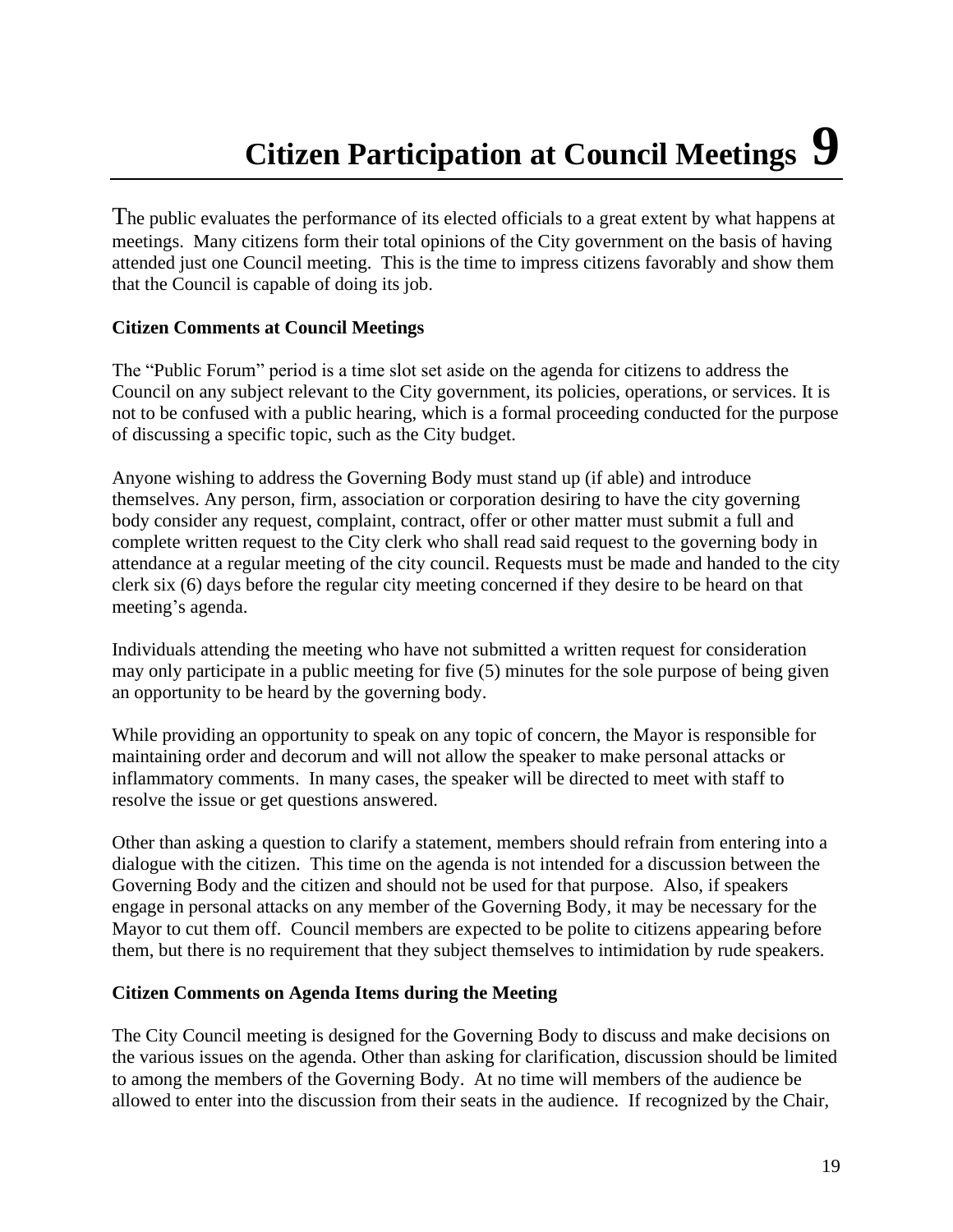they may be allowed to stand and speak during the discussion if the Chair believes their comments are germane to the topic and necessary or helpful for the Governing Body to continue their discussion or make their decision. Each speaker should only speak once unless clarification is requested by the Mayor.

If a planning item is on the agenda which had a public hearing as part of the process with the Planning Commission, the Mayor will not normally ask for public comment, as they had their opportunity to do so at the public hearing with the Planning Commission. The Governing Body will have the minutes of that public hearing so they can take those comments into consideration during their deliberation. *Comments are not normally allowed on an item due to the possibility of new information being presented outside the official public hearing which could open the door to potential litigation.*

## **Public Hearings**

When an item requires a public hearing, by statute, the Mayor will open the public hearing and will then facilitate the hearing. Public comments can be made in the same manner as the Public Forum agenda item. Reasonable limitations on the number of speakers and time allowed to speak may be imposed by the Council in order to keep the meeting moving. Public hearings are held to gather data and opinions from the citizenry that facilitate the decision-makers at the Council meeting.

Public hearings afford the public due process prior to key decisions by the Council (and boards and commissions). Due process requires that public hearings be fair, open, and impartial. Ex parte communications are communications received outside of the formal public hearing. To protect the due process rights of all, it is important that ex parte communications be disclosed and made a part of the record at the public hearing. Prejudgment of an issue is a denial of due process. It is essential that members of the Governing Body retain an open mind and a willingness to listen to all the evidence and make their ultimate decision as a result of the public hearing even if they have received information prior to the public hearing.

## **How to Deal with Criticism…**

- **At some point, the Council's action must be defended.** Try to help people understand the factors that influenced the Council, or discuss the parameters that influence an impending decision which is under attack.
- When attacked, think carefully before responding. Know your facts. Be truthful. Credibility is your most important asset in dealing with your critics.
- **Don't belittle small but vocal sources of opposition.** Don't label people.
- **Don't argue.** Maintain decorum and don't get drawn into an argument.
- **Remember that groups which are fostering a narrow self-interest will self**destruct through an inability to gain mainstream support. Don't overreact.
- **Keep in mind that anger is directed at your role**, not at you as an individual. Last but not least, while remaining respectful, keep a sense of humor.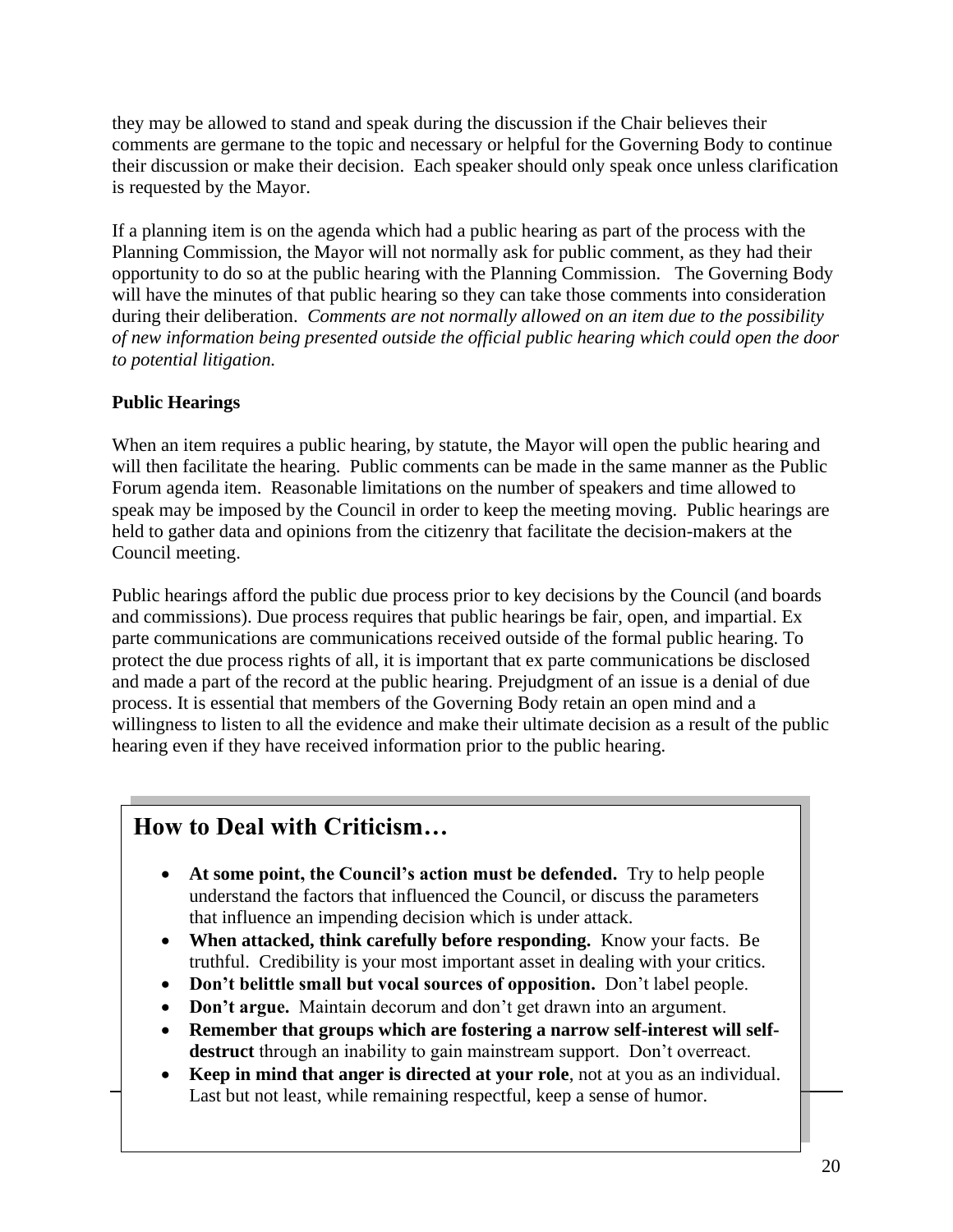## **Meeting Savvy**

Consider these pieces of advice when preparing for a meeting:

- **Read the material you have been given for the meeting.** This will give you a good basic understanding of the issues and allow you to intelligently consider and discuss the issue.
- **Give colleagues time to assimilate things**. You'll notice that an idea rejected one day may be presented by the one who opposed it earlier.
- **Don't try to please everyone.** This simply does not work and makes you look weak and indecisive.
- **"We've always done it this way."** Don't become so enamored with precedent that it keeps the group from moving forward.
- **Don't waste quality meeting time dealing with routine questions or complaints** that can be resolved by staff outside the meeting.
- **Alert the Mayor and City Clerk before the meeting if you intend to bring up an important issue**. This simple courtesy will help staff prepare background information and avoid embarrassment.
- **Be sensitive to audience perceptions regarding your neutrality** during a recess, especially during hot meetings. If you meet with one group and not with another, you may be perceived as favoring that group.
- **If you disagree with a significant statement or proposal made by a colleague or staff member at a meeting, express the disagreement, in a respectful manner**. Silence may be interpreted by staff as agreement and they may take action based upon that assumption.
- **Practice civility and decorum in discussion and debate**. Avoid personal comments that could offend other Council members, the Mayor, staff or the audience.
- **EXECUTE:** Honor the role of the Chair. Council members should honor the role of the Chair to focus discussion on agenda items and ensure the meeting moves along in a reasonable manner. If there is disagreement about the agenda or Chair's actions, those actions should be voiced politely and with reason.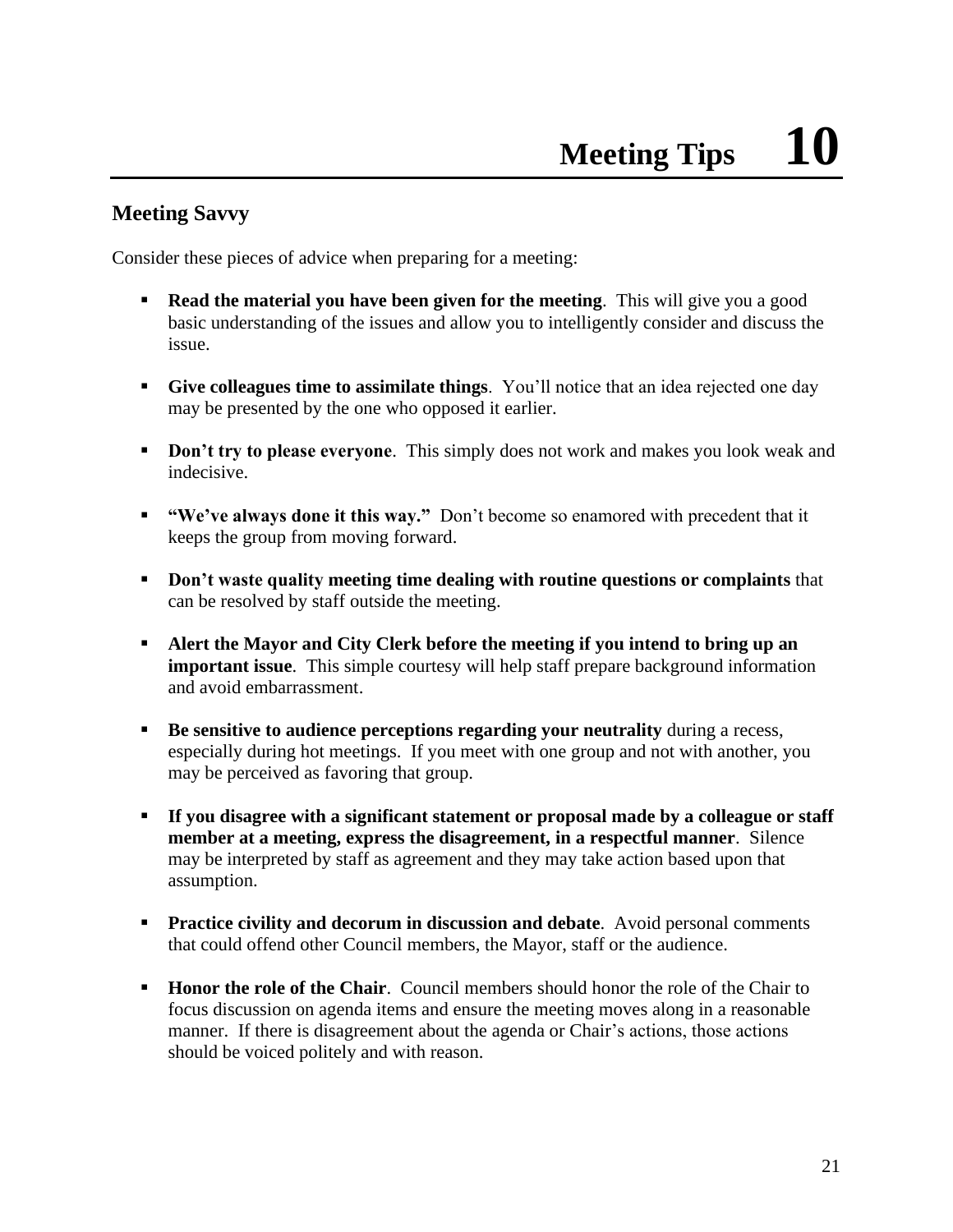## **How to Aid Discussion by Asking the Right Questions**

Questions are one of the most important tools you can use to obtain information, focus the group and facilitate decision making. Here are some samples:

#### **Asking of Colleagues**

- What do you think about this item?
- What do you think the proposed action will accomplish?
- Would you please elaborate on your position?
- What results are we looking for?
- How does this fit into our priorities?

#### **Asking Staff**

- What other alternatives did you consider?
- What are we trying to accomplish with this?
- What are the benefits and drawbacks?
- Will you please explain the process?

#### **Asking of the Public**

- How will this proposal affect you?
- What are your concerns?
- What other ways can you suggest for solving the problem?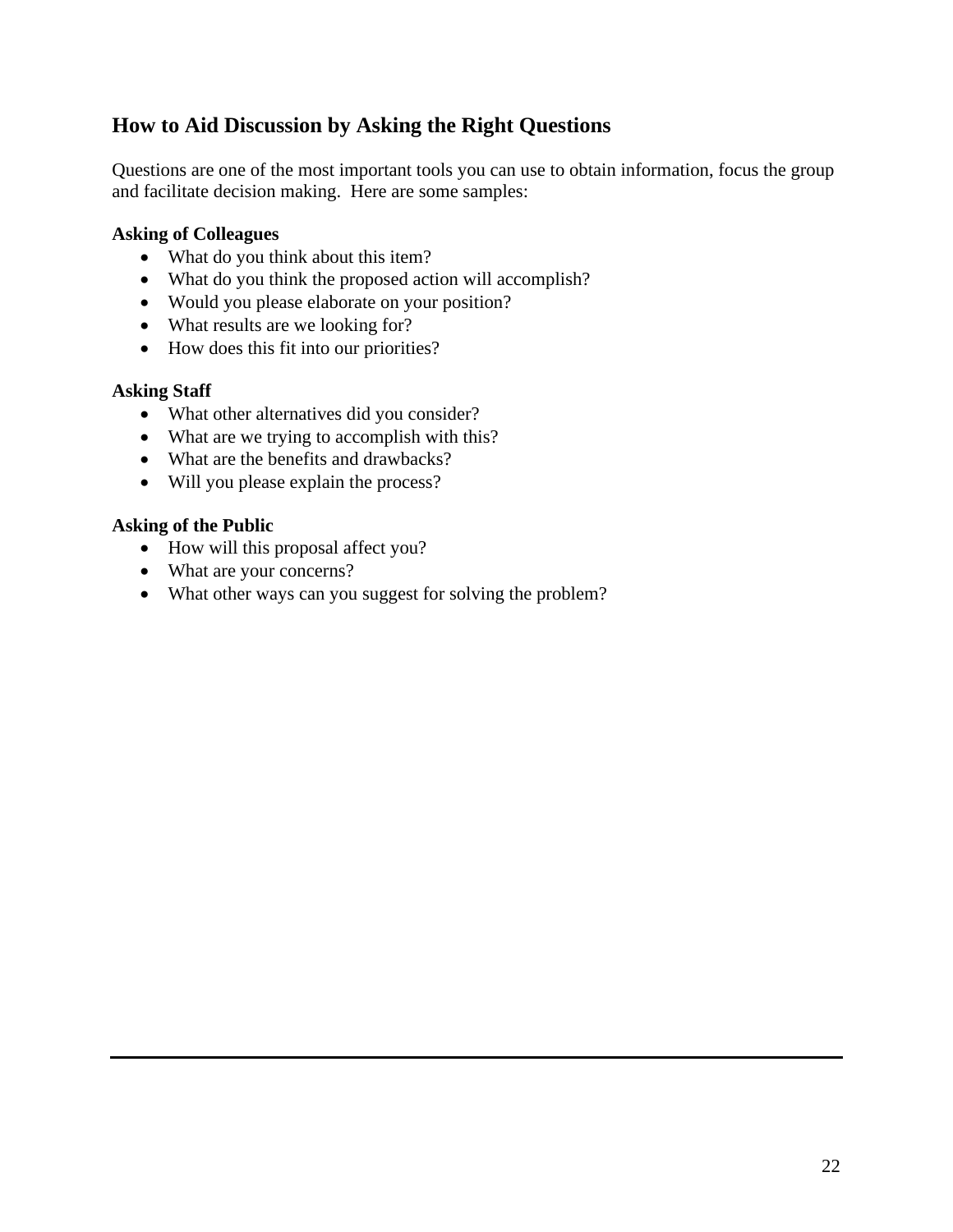# **Preventing and Resolving Conflicts 11**

*"Always do right. This will gratify some people and astonish the rest."* -- Mark Twain

It is essential for Council members to understand their role and how it relates to the roles of the Mayor, staff and other Council members. Many conflicts in City governments are the result of confusion as to these roles and the consequent overstepping of the boundaries between the respective roles.

#### **Preventing and Resolving Conflicts with the Mayor**

The Mayor retains flexibility to perform the functions of the Chair of the Governing Body within the policies and regulations established by the City. Council members need to respect that role and work with the Mayor to advance the goals of the City. While the Mayor does not vote on most issues, he/she is elected City-wide, and his/her comments and thoughts should be acknowledged and respected. If a conflict/matter that comes up in the course of a meeting and cannot wait, politely and respectfully voice your concern or issue. If it is something that falls within his/her authority or purview, accept the Mayor's decision.

#### **Preventing and Resolving Conflicts with other Council Members**

If a conflict/matter arises during a meeting and cannot wait, then ask for additional clarification or reasoning and center your discussion on the issue, not on the person. Avoid personal comments that could offend other Council members and continue respectful behavior in private.

#### **Council Member Communication with Staff**

Requests for information should, in almost all cases, go to the City Clerk. If it is a simple request for easily retrievable information that would not involve additional research, then you can email the Department Head directly while copying the City Clerk. If you are in doubt about what staff contact is appropriate, ask the City Clerk. Any request for a meeting with staff must be directed to the Mayor and/or City Clerk, unless, again, it is for the purpose of obtaining simple information. Consider the impact on staff of your requests for information. Do not solicit political support from staff. Also remember, you do not, as an individual Council member, have the authority to direct the City Clerk or any employee to do anything. All direction comes from you acting in concert with the rest of the Governing Body.

#### **Staff Communication with Council Members**

Staff should not contact Council members, unless they are responding to a simple request for information, providing pertinent information, or have been otherwise directed to do so by the Mayor or the City Clerk. If contacted by staff for any other reason, tell them that they need to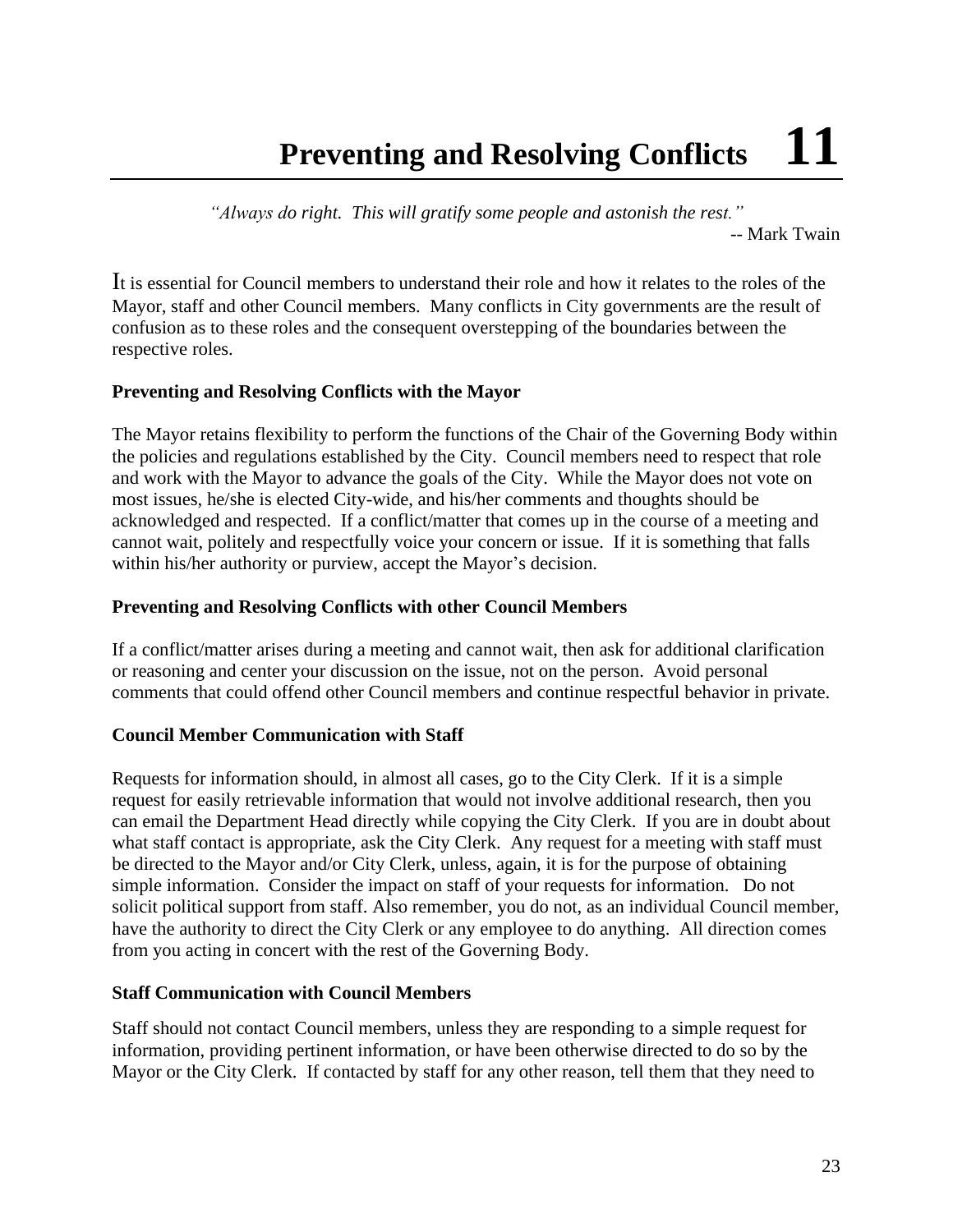contact their Department Head or the Mayor. Do not get involved in personnel actions nor allow staff to think they can directly influence you somehow.

## **Roles of the City Clerk, The Mayor and the Governing Body**

In order to alleviate potential conflicts, it is important to understand the role of the Governing Body, the Mayor and the City Clerk in the functions of the City. The following table describes most areas of possible conflict or confusion and lays out the role and responsibility for each party.

#### **Policy Making and Implementation**

| <b>City Clerk</b>                          | <b>Governing Body</b>                       |
|--------------------------------------------|---------------------------------------------|
| Keep Council informed                      | Listen to residents $-$ keep track of their |
|                                            | concerns and wishes                         |
| Propose policy                             | Discuss, develop and adopt City policies    |
| Implement policy adopted by the            | Hold City Clerk accountable for policy      |
| Governing Body                             | implementation                              |
| Report back regarding policy               |                                             |
| implementation, effectiveness and possible |                                             |
| improvements                               |                                             |

#### **Personnel Matters**

| <b>Mayor/City Supervisors</b>         | <b>Governing Body</b>                   |
|---------------------------------------|-----------------------------------------|
| Hire, supervise, discipline, promote, | Adopt personnel policies, establish     |
| demote and fire City employees        | positions, set wage scales and benefits |

#### **Budget and Strategic Planning**

| <b>City Clerk</b>                                                       | <b>Governing Body</b>                                                                                                                           |
|-------------------------------------------------------------------------|-------------------------------------------------------------------------------------------------------------------------------------------------|
| Work with staff to develop preliminary                                  | Adopt city-wide strategic plan which                                                                                                            |
| budget and departmental strategic plans                                 | provides framework for budget                                                                                                                   |
| Present budget to Governing Body and<br>facilitate deliberation process | Discuss and adjust proposed budget to<br>meet established goals and priorities; adopt<br>budget, set mill levy, utility rates and other<br>fees |
| Implement budget adopted by Governing                                   | Review financial reports and annual audit;                                                                                                      |
| Body, provide regular financial reports and                             | make decisions to amend budget when                                                                                                             |
| present alternatives when City is faced with                            | necessary                                                                                                                                       |
| budget issues                                                           |                                                                                                                                                 |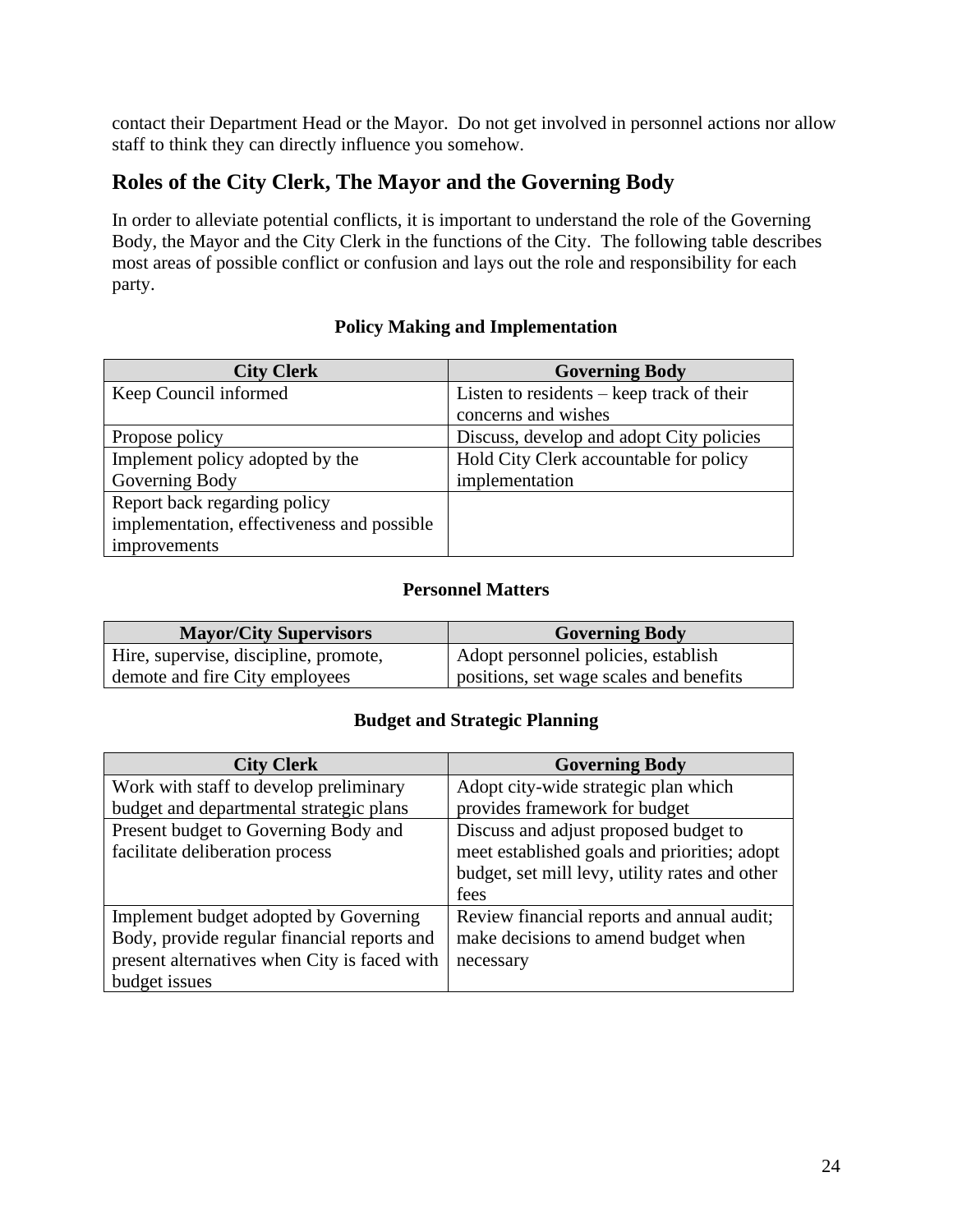## **Meetings of the Governing Body**

| <b>City Clerk</b>                             | <b>Governing Body</b>                       |
|-----------------------------------------------|---------------------------------------------|
| Prepare agenda along with City Deputy         | Deliberate on all agenda items; take action |
| Clerk; review the agenda highlights with      | on all agenda items; approve policy         |
| Governing Body members in advance of          | initiatives and changes                     |
| the meeting; attend meetings; report to       |                                             |
| Governing Body on matters involving City      |                                             |
| administration; propose policy initiatives or |                                             |
| changes                                       |                                             |

## **Planning and Zoning & Code Enforcement**

| <b>Zoning Administrator</b>               | <b>Governing Body</b>                    |
|-------------------------------------------|------------------------------------------|
| Make recommendations to the Planning $\&$ | Adopt and amend zoning code, subdivision |
| Zoning Commission and Governing Body      | regulations and comprehensive plan after |
| on a broad range of planning issues and   | receiving recommendations from the       |
| who implement the plans and regulations   | Planning & Zoning Commission.            |
| approved by the Planning $& Zoning$       |                                          |
| <b>Commission and Governing Body</b>      |                                          |

## **City Expenditures & Contracts**

| <b>Mayor (and/or) City Clerk</b>       | <b>Governing Body</b>                       |
|----------------------------------------|---------------------------------------------|
| Sign contracts; ensure supervision and | Authorize execution of contracts; approve a |
| enforcement of contracts; recommend a  | purchasing policy; approve expenditures     |
| purchasing policy and, once adopted,   | according to the purchasing policy.         |
| implement the policy                   |                                             |

## **Relationships with Other Entities**

| <b>Mayor and Staff</b>                     | <b>Governing Body</b>                    |
|--------------------------------------------|------------------------------------------|
| Represent the City and speak on its behalf | Members may serve as City representative |
| when coordinating and working with other   | on certain intergovernmental bodies or   |
| governmental entities                      | speak on behalf of the City when         |
|                                            | designated or as required                |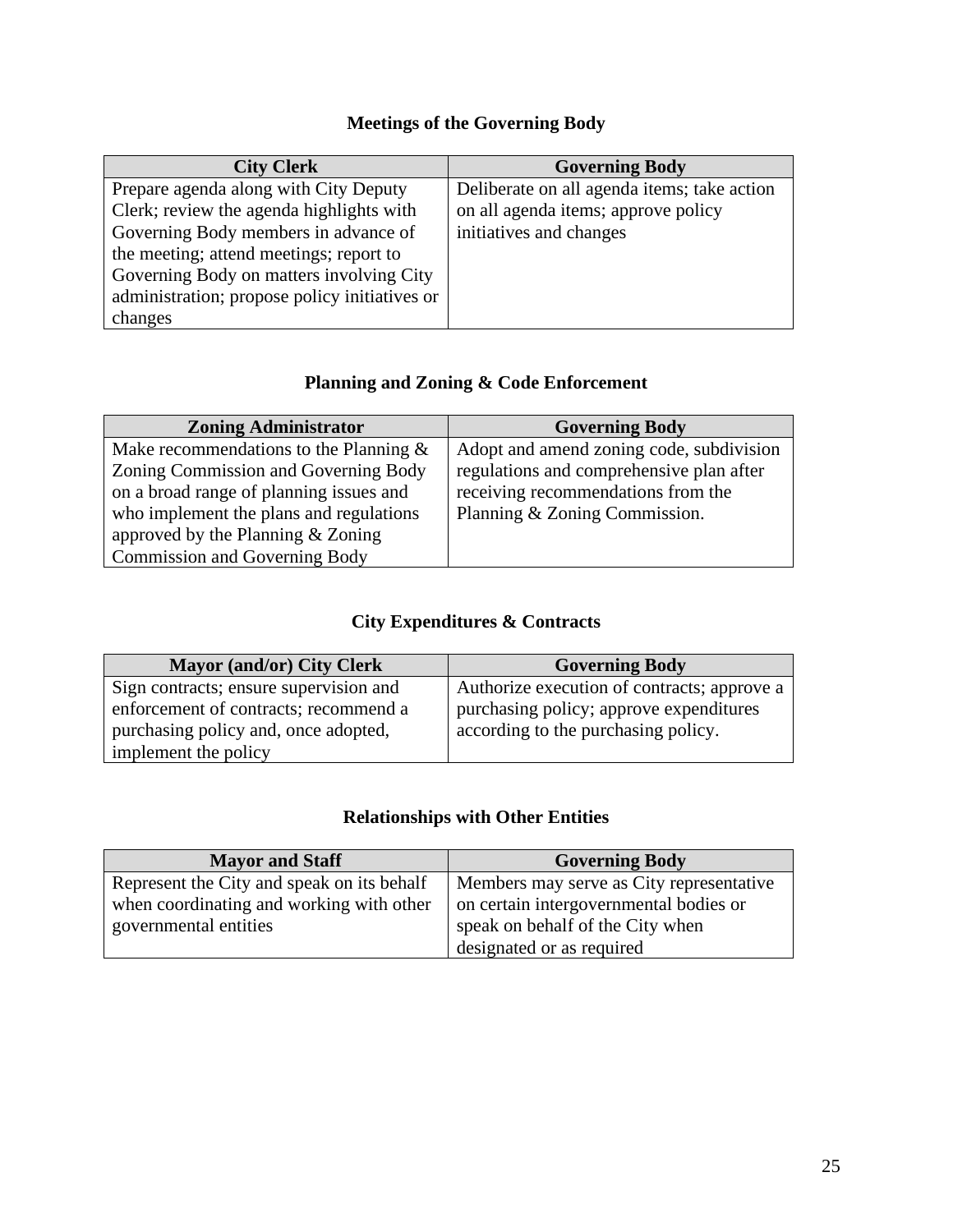## **Checklist for Monitoring Conduct**

 $\Box$  Will my decision/statement/action violate the trust, rights or good will of others?

 $\Box$  What are the motives and spirit behind my actions?

 $\Box$  If I have to justify my conduct in public tomorrow, will I do so with pride?

 $\Box$  How would my conduct be evaluated by people whose integrity and character I respect?

 $\Box$  Even if my conduct is not illegal or unethical, is it done at someone else's expense? Will it

destroy their trust in me? Is it just and morally right?

 $\Box$  Does my conduct give others a reason to trust me?

 $\Box$  Am I willing to take an ethical stand when it is called for? Am I willing to make my ethical beliefs public in a way that makes it clear where I stand?

 $\Box$  Can I take legitimate pride in the way I conduct myself and the example I set?

- $\Box$  Do I listen and try to understand the views of others?
- $\square$  Do I question different points of view in a constructive manner?
- $\square$  Do I work to resolve differences and come to mutual agreement?
- $\square$  Do I support others and show respect for their ideas?
- $\Box$  Will my conduct cause public embarrassment to someone else?

## **Practical Advice**

*"The most important single ingredient in the formula of success is knowing how to get along with people."*

Franklin D. Roosevelt

• **Keep disagreements from getting personal**. Discussion should be about the policy and not personalities.

• **Always be courteous to other Council members**, especially new ones who may not have a full grasp of the issue.

• **Address conflict head on.** Putting an item off to another day does not solve the problem.

• **Don't be overly swayed by a few people who called you or are in the audience.** Remember, you were elected to represent everyone in your ward, not just the few that show up for a meeting. Do what's right for the entire community!

• **The secret to successful politics is compromise!**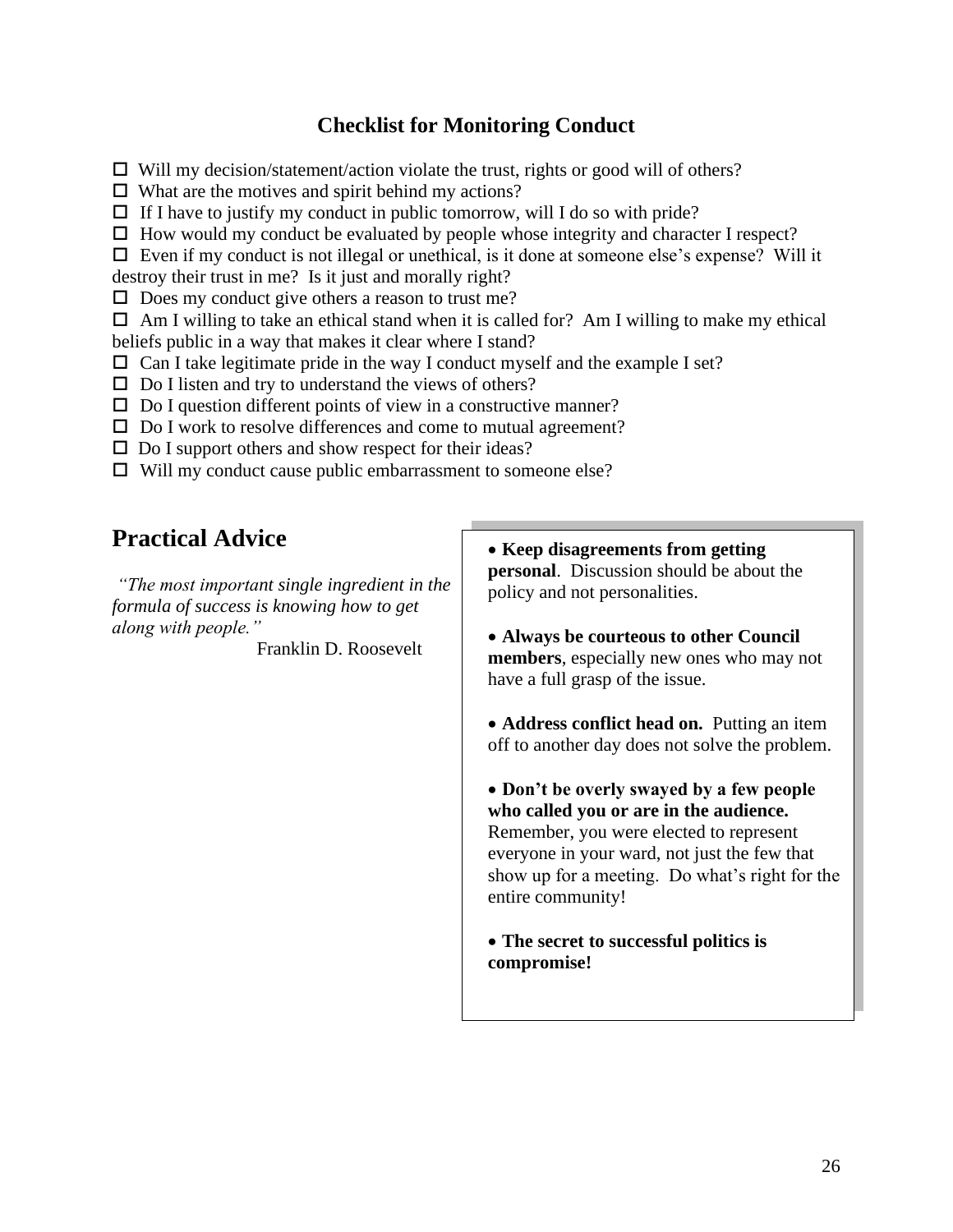Part of being a public official is being subject to public scrutiny. Like it or not, the public expects you to behave according to a high level of ethical standards.

## **State Ethics Laws**

Kansas state law contains certain requirements to achieve a fair balance between public and private interests. The law requires members of the Governing Body to file a Statement of Substantial Interest to disclose to the public the ownership by the officer or his or her spouse of certain personal financial interests. Refer to the League of Kansas Municipalities *Governing Body Handbook* for the specific requirements contained in Kansas statutes. Contact the City Administrator, City Clerk or City Attorney if you have questions.

#### **Code of Ethics**

Public officials have the duty of serving the public with undivided loyalty, uninfluenced by any private interests or motives. Care must be taken not to violate this duty of trust, either in fact or appearance.

#### **Conflict of Interest**

A practical definition of when you have a conflict of interest is when your personal interests or life intersect with your official position. It may, in fact, be an appearance issue rather than an actual conflict of interest according to the law. Either way, you should recognize the situation for what it is and develop your strategy to address it in an ethical way.

If a Governing Body member has a statutory conflict of interest on a matter before the Governing Body, before the item is presented for consideration, that person should announce the potential conflict and excuse himself/herself from the Council Chambers until the matter has been addressed by the remaining Governing Body members. If there is a question of real or perceived conflict of interest, the Council member with the potential or real conflict should contact the City Administrator for an interpretation of the situation prior to the meeting.

Generally, a conflict of interest that would require abstention from the matter would occur in two situations. The first is when the City contracts with a private entity. A member of the governing body may not participate in making a contract with an entity in which he or she has a substantial interest (financial stake, including employment, or a leadership role such as serving on a board of directors).

The second occurs when the governing body takes up a matter in which a member has an interest that is different in kind or degree from that of others affected by the decision. For example, when the governing body discusses a policy of general applicability to land development, a governing body member involved in real estate or land development does not have a conflict unless the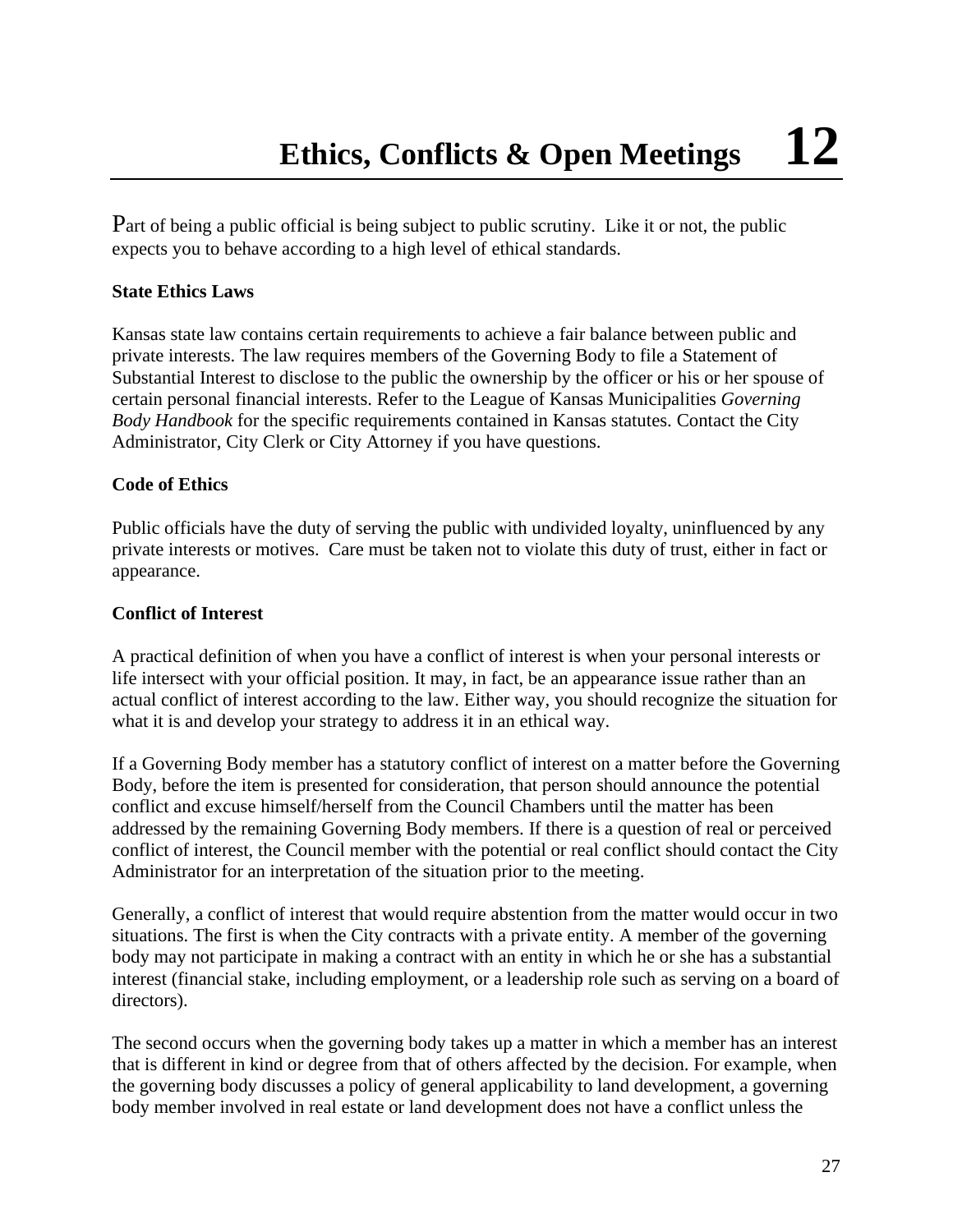impact of the policy on that member would be different from the impact on others having similar business interests.

## **Keeping Out of Trouble**

The following are some common areas where you can get in trouble by violating state statute or City code:

- Violating the Kansas Open Meetings Act (KOMA). Violation occurs when five or more Council Members meet in person, by telephone, via email, using social media, or by any other means of interactive communication for the purpose of discussing the business or affairs of the public body or agency.
- Conducting a "serial meeting" has been a particular concern under KOMA. A serial meeting involves successive interactive communications collectively involving a majority of the membership, such as by email or using social media, sharing a common topic of discussion concerning public business and intended by any participant to reach agreement on a matter that would require binding action.
- Not disclosing a conflict of interest during Council deliberation, nor refraining from participating in discussion and/or voting on something in which you have a conflict of interest.
- Disclosing information discussed in executive session.
- Not disclosing ex parte communication when a quasi-judicial matter is before the Governing Body.
- Using your office for personal gain or profit.

## *If you're not sure what to do, ask: Is it legal? Is it ethical? Is it the right thing to do?*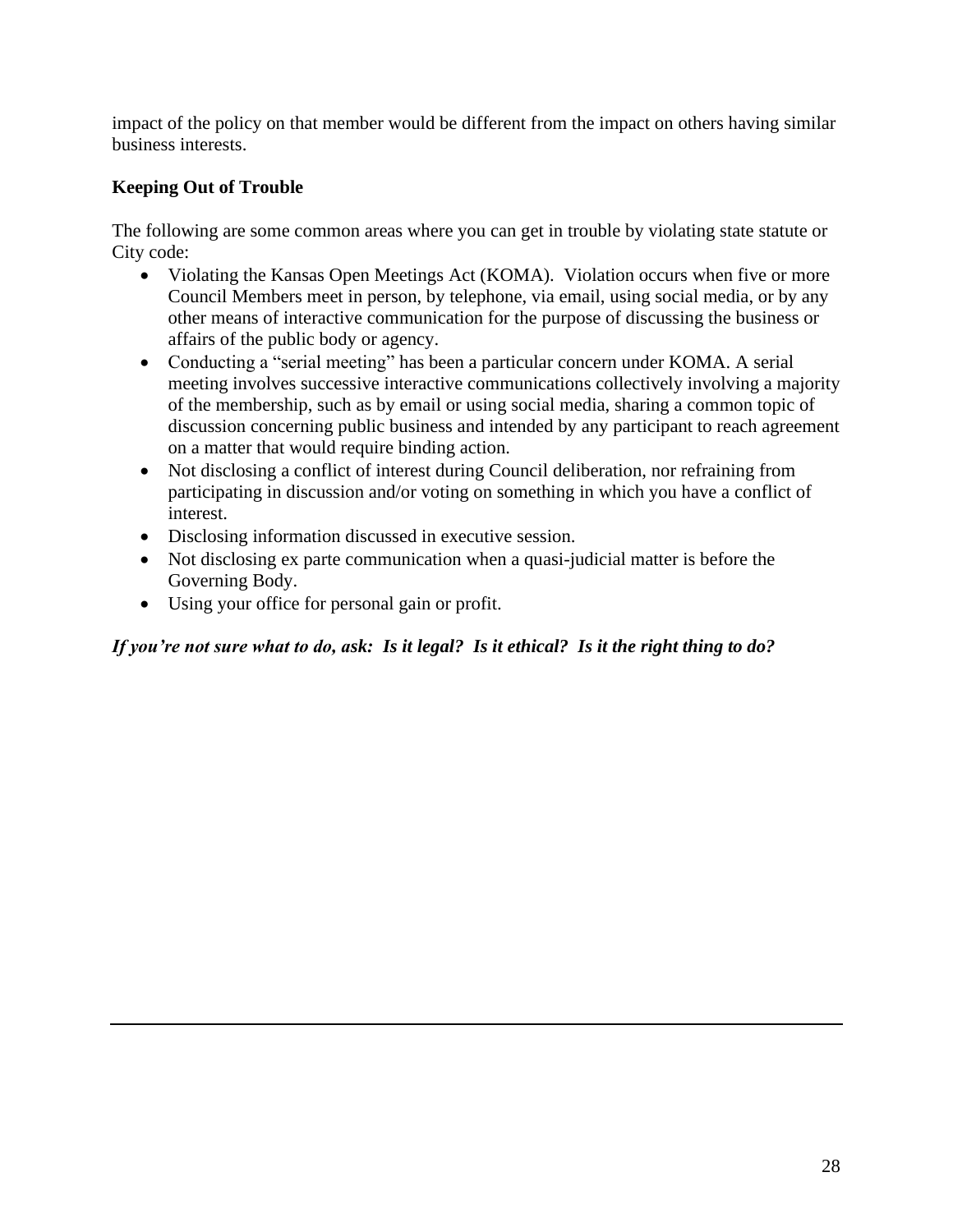The media is the conduit through which most City business and goings-on reach the public. As such, the media highly influences how the public perceives you and your actions. Elected officials who understand the important role of the media in building public trust and who take a proactive approach to local reporters can go a long way to build positive relationships. These relationships, in turn, are more likely to result in fair, accurate coverage.

#### **Everyone Has a Role in Media Relations**

All media inquiries and requests should go through the City Clerk. Occasionally, the Mayor or the appropriate key staff will perform an interview. Nonetheless, every elected official should be prepared to be approached by the media.

Staff will do all the legwork in fielding calls from the media, providing them information, sending out press releases, and organizing media events such as press conferences. You will receive an email via the website on all news releases (copied via email on all press releases) and contacted by the staff when it's important for you to give an interview.

#### **Tips to a Great Interview:**

- $\Box$  Tell the truth.
- $\Box$  Be courteous and don't play favorites.
- $\Box$  Nothing is "off the record." Ever!
- $\Box$  Always assume that a microphone is live.
- Don't rely on, "No Comment." Try to say something, even if it's: "I'm sorry, but I cannot comment on pending legal matters."
- $\square$  Never say anything you wouldn't want printed or broadcasted.
- $\square$  Listen carefully to the reporter's questions. Pause...think...ask for more time if you need it.
- Don't repeat a reporter's negative question in your answer. Reframe the issue accurately.
- $\square$  Do not speculate. Respond only to the question you've been asked. Avoid giving wellintentioned but inaccurate information.
- $\Box$  Get to know your reporters. Read their columns regularly. If you see a particularly good article, give the reporter a sincere and timely compliment. Mention the article by name or topic.
- $\Box$  If giving a telephone interview, go to a quiet room without distractions. When a question is asked, take a moment to collect your thoughts before responding.
- Use the "Five C's to Interview Success." Speak with *conviction* in a *conversational* manner while retaining your *composure*. Be *confident* and *colorful*.
- $\square$  During times of crisis, citizens need to hear a calm, reassuring and well-prepared message. Do not speculate or guess about the situation. Give facts.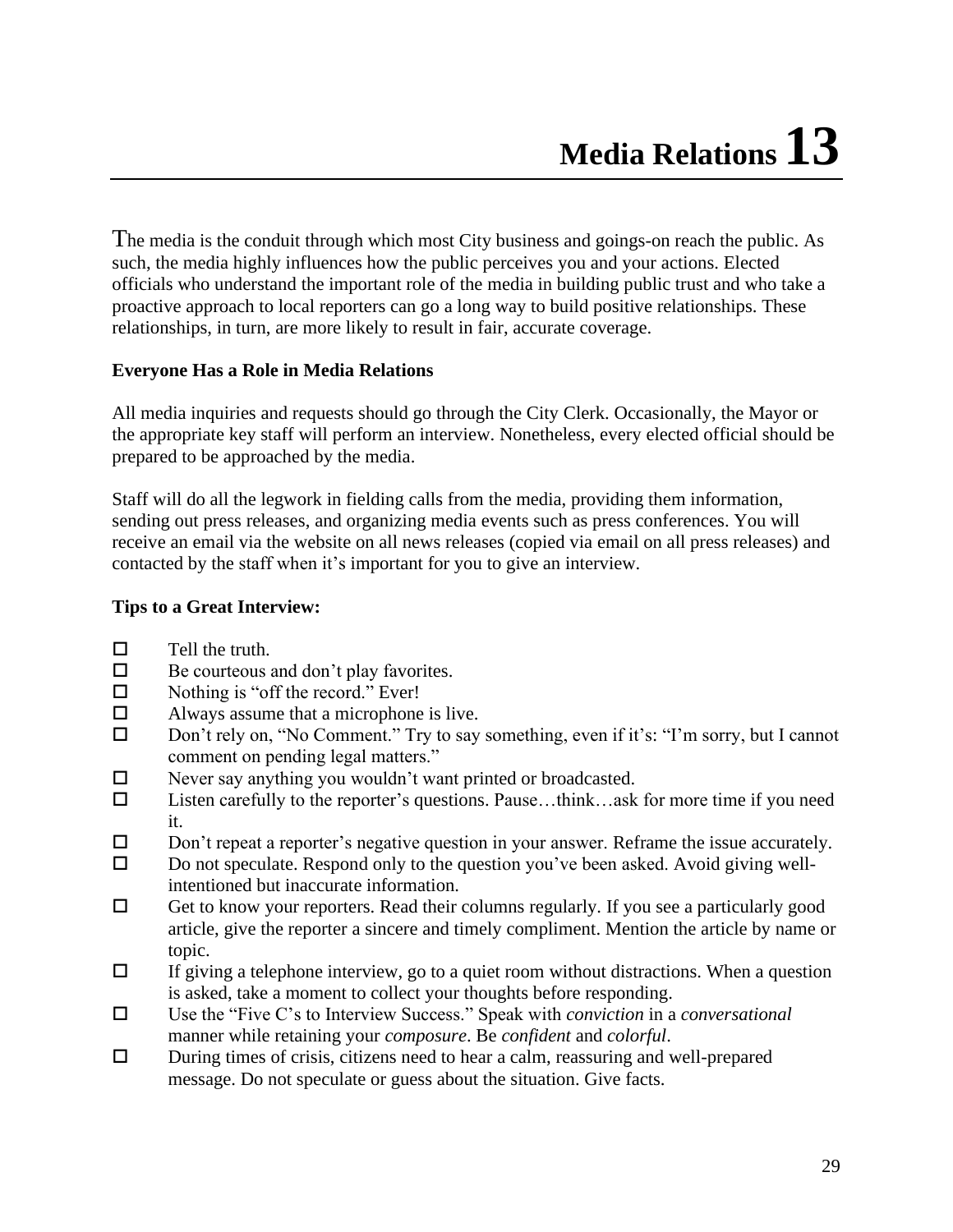#### **Planning Ahead**

An interview with the reporter will go better with some simple advanced planning. Ask what the topic and angle of the story is to be. You don't have to give an interview right away; you can ask for time to prepare. Also…

- *Soundbites*. Develop a short list of your main talking points, and put them into "soundbites" of 7 to 12 seconds each and repeat these key points several times during the interview. This will help the reporter hone in on the message and more easily format the interview for publication.
- *Tough questions.* Be prepared for difficult questions. Think, "If I were the reporter, what would I ask?" Then, instead of responding to a negative question, be prepared to turn the question to make the point you wish.
- *Body language.* Be aware of how body language can send a different message from the one intended. Practice appearing open and relaxed whenever you speak with a reporter. Look at yourself in the mirror. Are you rocking (on your feet or in a chair!), fiddling with jewelry or jingling coins in your pocket? All are distracting and make you appear unprofessional. Standing or sitting with arms crossed may be interpreted as a defensive sign. Instead, assume the "soldier stance" with arms at your sides and feet slightly apart; try to relax and gesture naturally.
- *What Not To Wear***.** When appearing on camera, put thought into your choice of wardrobe. Dress conservatively, no stripes or busy designs. Do not wear white next to the skin; it washes you out. Otherwise, wear colors that complement your skin tone, hair color, and personality. Solid-colored saturated blues and greens are the standard.
- *Practicing in advance with someone close to you can put you at ease.*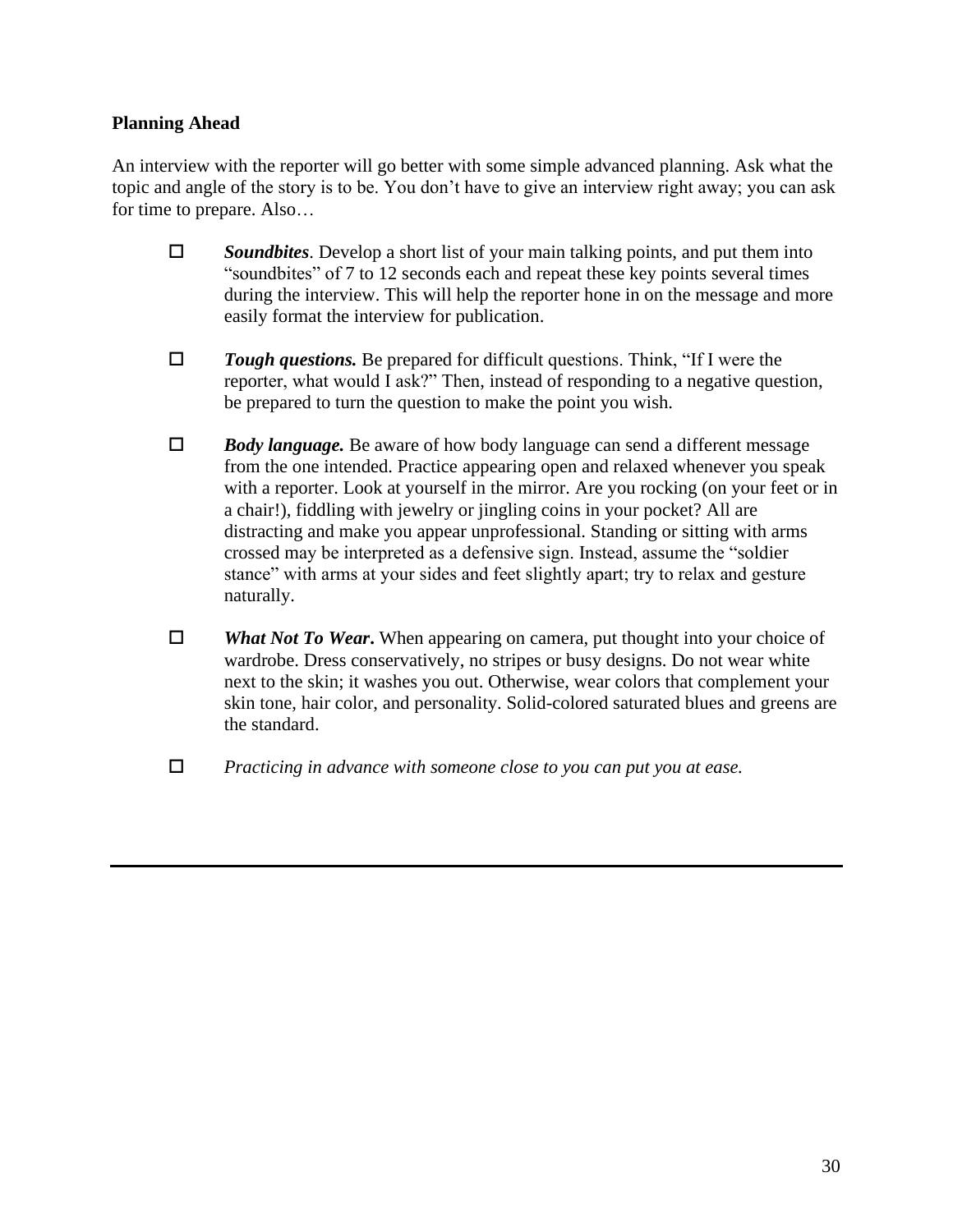## **Budget Basics**

The budget is one of the Council's strongest policy-making tools. Spending guidelines are a reflection of numerous policy decisions. The budget can give a new Council member a clear view of City policy on many issues.

Setting policy through the budget is a continuous, year-long process. It involves setting goals and establishing priorities. Public participation is critical to the budget process, as well as being required by law, because of the many policy decisions involved. Once a budget is adopted, Council members monitor program progress through periodic reports from staff. If programs are not effectively implementing policy decisions, revisions can be made.

#### **The Governing Body deals with three** *types* **of budgets in the master budget document:**

- An operating budget for delivering services like police, fire, parks, and administration. The operating budget enables you to set policy. When most citizens think about their City's budget, they're referring to the operating budget. The operating budget is financed from the City's ongoing general revenue sources.
- Utility services or special proprietary facilities provided by the City are separately funded through user fees. These funds are called "Enterprise Funds." Officially, the City of La Cygne has Gas, Water and Wastewater (Sewer).
- The capital outlay portion of the budget determines which capital improvements will be bought or built during the budget year and how they will be financed. The master budget document also includes a breakout of capital outlay items proposed to be purchased in the upcoming budget year.

#### **The Legal Document**

In Kansas, budgets must be balanced – anticipated revenues must equal forecasted expenditures. Unexpected revenues can be appropriated by a supplemental budget modification or can be allocated to reserve funds or to the following year's beginning balance. Expenditures which exceed revenues can be made only by the Council transferring funds from reserve accounts (subject to Council approval).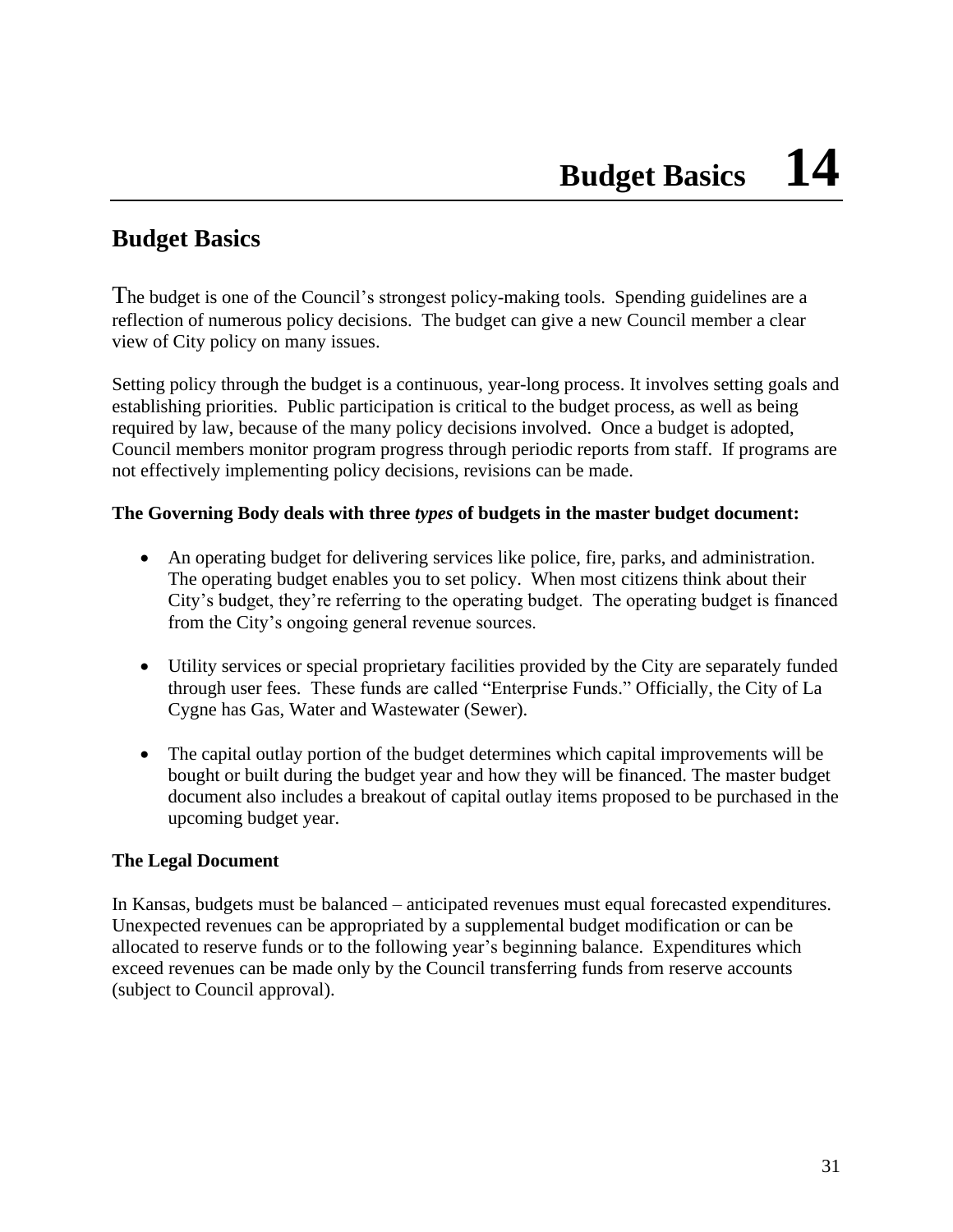#### **Budgeting Method**

La Cygne uses a line-item budget. The budget is prepared by adjusting expenses based on current expenditure levels. It shows how much money will be spent on every element of expense, or line item, in every department.

#### **The Budget Calendar**

The budget is a living document and can be amended or adjusted throughout the year, as necessary. The standard timetable the City follows to prepare the next year's budget generally starts in March. The City Clerk meets one-on-one with each department and each Council committee to scrutinize their proposed budgets adjusting them as necessary. In June, a workshop is held to review the major budget issues. In July, the City Clerk presents the recommended budget to the Governing Body where it may direct staff to adjust the budget as it deems necessary. In August, a public hearing is held, and the City Council formally adopts the budget.

#### **Fiscal Calendar**

The fiscal calendar for the City is the same as the calendar year, meaning each fiscal year begins on January 1 and ends on the following December 31.

#### **Putting the Budget Together**

The following is the budget process. It is definitely a team effort involving the Governing Body, City Clerk and staff.

#### • **Setting Goals**

The Governing Body establishes goals throughout the year, updating the priority list. The Budget workshop is the Governing Body's opportunity to review the City's programs and its priorities and consider necessary and desired changes for the coming fiscal year. The outcome of Council workshops and actions taken at Council meetings provides guidance to the staff for preparing the budget.

#### • **Estimating Expenditures**

The City Clerk prepare estimates based upon a projection of current trends, a forecast of the effects of new programs, and an estimate of what is needed to operate and maintain their services.

#### • **Reviewing Estimates**

The City Clerk reviews departmental requests, taking into account policy objectives and priorities for new or expanded programs. What develops from this is a preliminary budget.

#### • **Estimating Revenues**

The City Clerk reviews revenues, asking "What are the factors affecting future revenue flows, and what is the estimated level of revenues for the upcoming budget period?" Once these questions are answered, revenue estimates are established and used in the preliminary budget.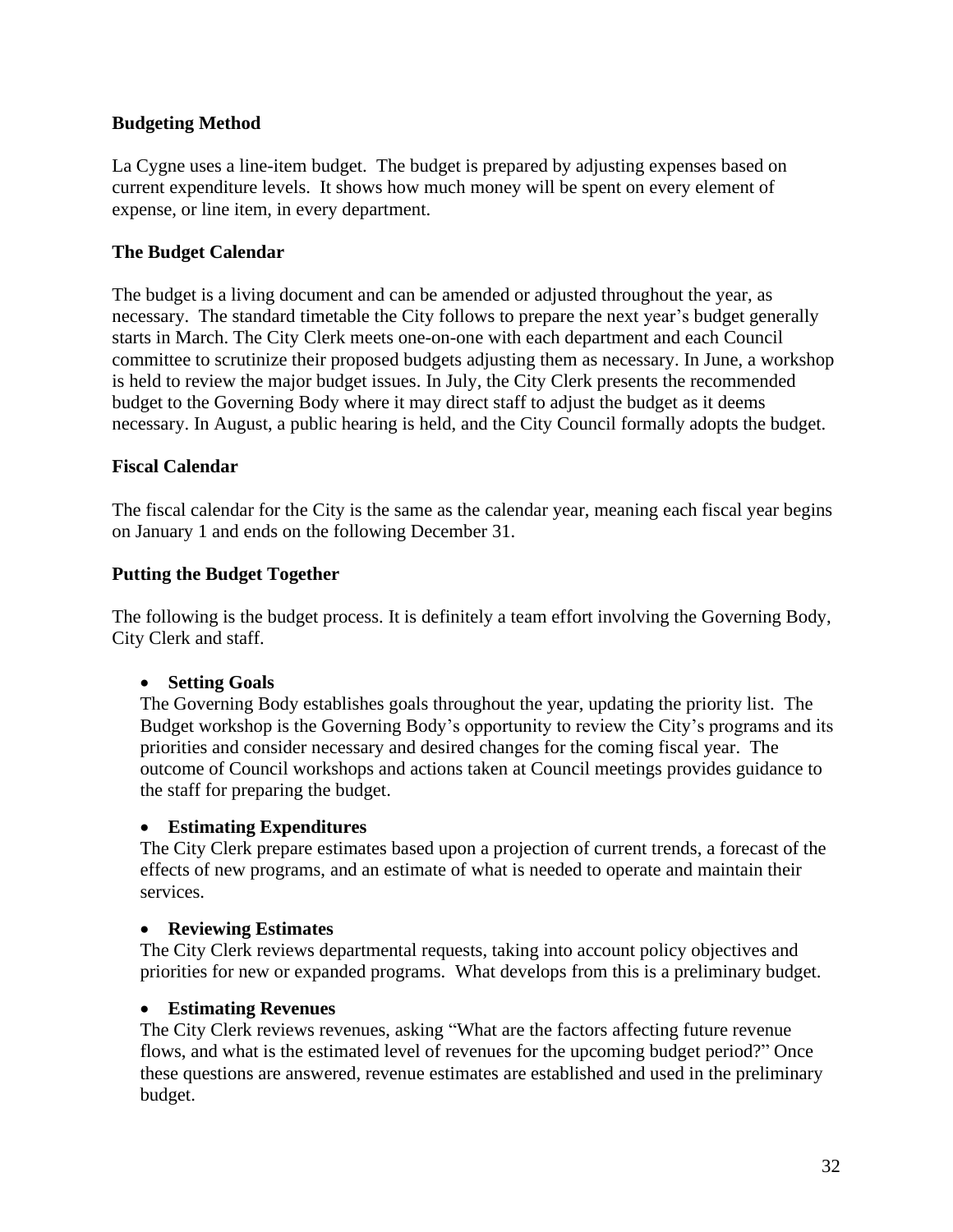#### • **Adopting the Budget**

The City Clerk presents the budget to the Council and the public for review and adoption. If approved, the budget is adopted by motion. Adoption of the budget authorizes funding specific expenditures with specific resources. As approved, the State budget forms are prepared and submitted to the State within its prescribed timelines.

## • **Implementing the Budget**

The City Clerk implements the budget adopted by the Council and provides periodic reports showing accrued revenues and expenditures and a comparison of budgeted revenues and expenditures.

## • **Annual Audit**

The City has an audit conducted by an independent auditor every year. The audit report contains information on cash balances, revenues, and expenditures. If there are any irregularities in budgeting and expenditure practices, they are reported. The Governing Body is provided a copy of the audit report, and the company which conducts the audit also makes a verbal report to the Governing Body.

## **An Inside Look**

Now that you know how the budget works, it is important to understand what the budget is and what it is not.

#### **The budget:**

- Expresses your community's priorities.
- Works as a plan to identify resources and expenditure flows.
- Operates an annual work program by guiding program management and evaluating existing expenditures.
- Responds to change. The budget process is dynamic it has to be flexible to meet public needs, keep up with technology and adjust to financial circumstances.

## **But the budget can't do it all. It will not:**

- Be precisely accurate. The budget relies on estimates based on forecasts.
- Create efficiency. The budget is a resource allocation plan. It can't overcome obstacles in management or staff structure.
- Establish public policy. Public policy is established through careful discussion before the budget is prepared.
- Make everyone happy. There will be winners and losers!

## **Budget Do's and Don'ts**

**Do:**

- Evaluate materials and data carefully before you speak.
- Show your appreciation for staff. Respect their experience.
- Explore creative ways to meet your City's needs.